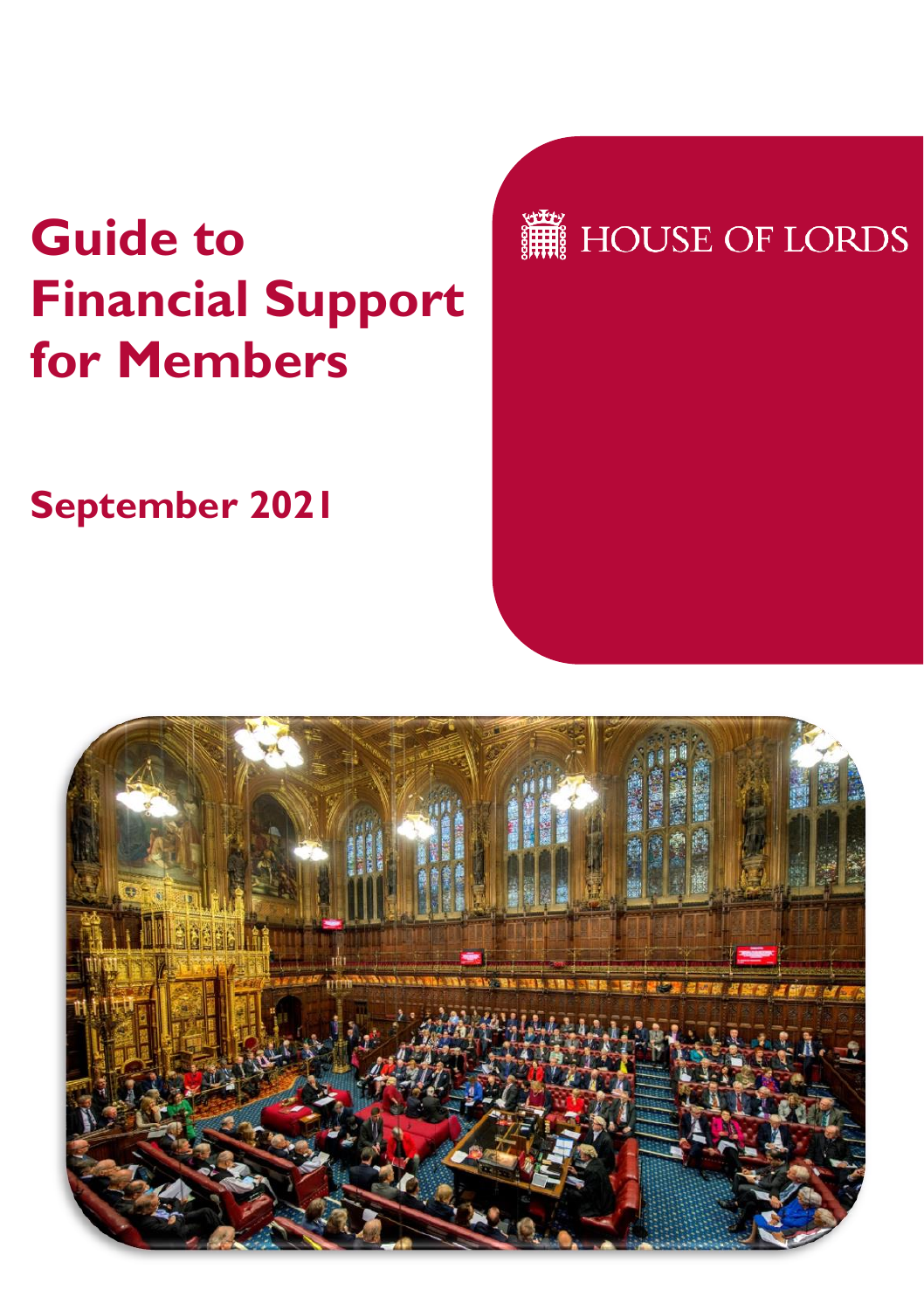## **FINANCIAL SUPPORT AND THE CODE OF CONDUCT**

The Code of Conduct for Members of the House of Lords states that Members 'should act always on their personal honour' and 'shall act in accordance with any rules agreed by the House in respect of financial support for Members'.

Members of the House should observe the seven general principles of conduct in public life. These principles will be taken into consideration when any allegation of breaches of the provisions in other sections of the Code is under investigation:

*(a) Selflessness:* Holders of public office should take decisions solely in terms of the public interest. They should not do so in order to gain financial or other material benefits for themselves, their family, or their friends.

*(b) Integrity:* Holders of public office should not place themselves under any financial or other obligation to outside individuals or organisations that might influence them in the performance of their official duties.

*(c) Objectivity:* In carrying out public business, including making public appointments, awarding contracts, or recommending individuals for rewards and benefits, holders of public office should make choices on merit.

*(d) Accountability:* Holders of public office are accountable for their decisions and actions to the public and must submit themselves to whatever scrutiny is appropriate to their office.

*(e) Openness:* Holders of public office should be as open as possible about all the decisions and actions that they take. They should give reasons for their decisions and restrict information only when the wider public interest clearly demands.

*(f) Honesty:* Holders of public office have a duty to declare any private interests relating to their public duties and to take steps to resolve any conflicts arising in a way that protects the public interest.

*(g) Leadership:* Holders of public office should promote and support these principles by leadership and example.

#### **A breach of the rules relating to financial support for Members constitutes a breach of the Code of Conduct. A breach could lead to an investigation by the House of Lords Commissioner for Standards.**

The Code of Conduct can be found here: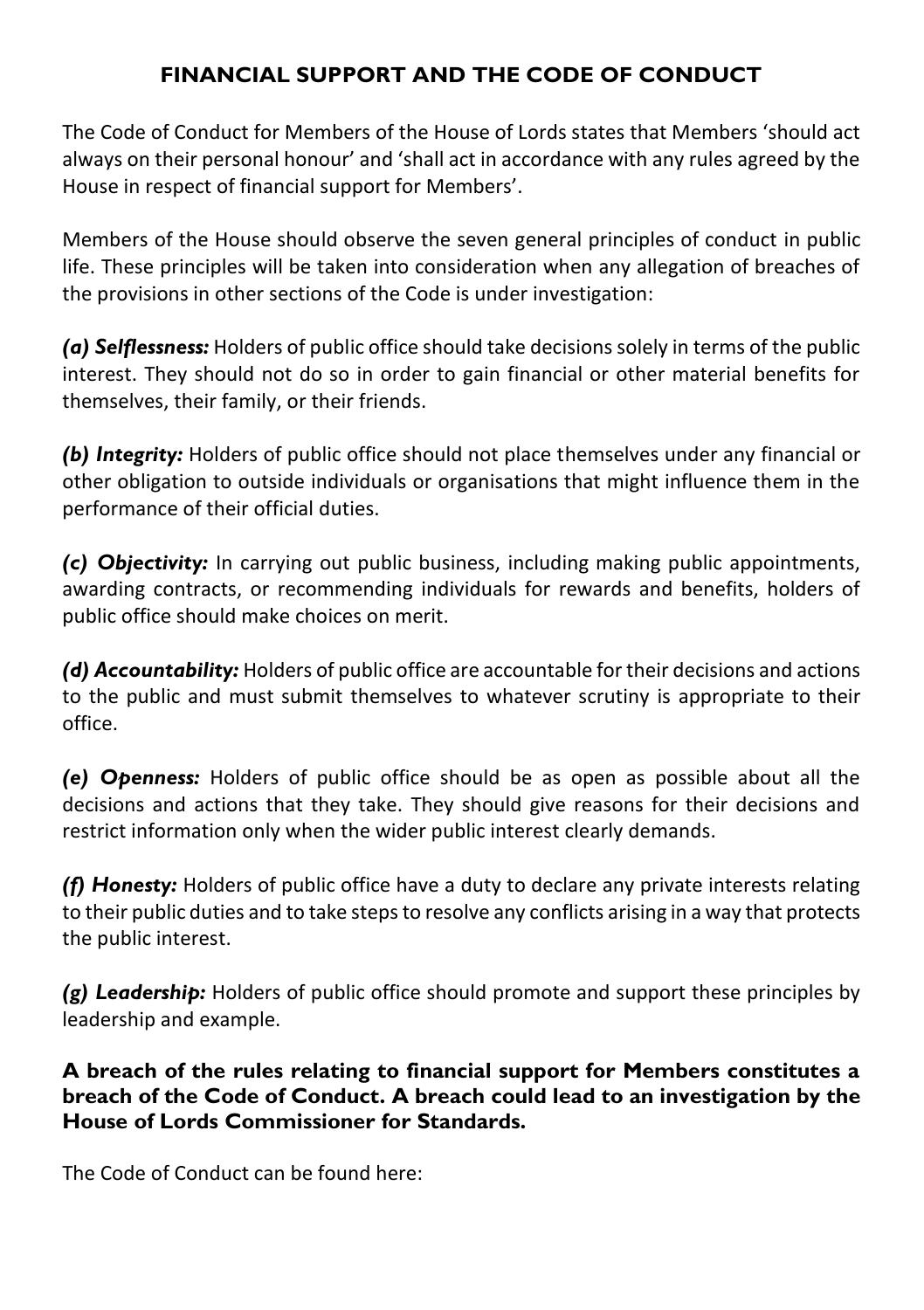[https://www.parliament.uk/documents/lords-commissioner-for-standards/HL-Code-of-](https://www.parliament.uk/documents/lords-commissioner-for-standards/HL-Code-of-Conduct.pdf)[Conduct.pdf](https://www.parliament.uk/documents/lords-commissioner-for-standards/HL-Code-of-Conduct.pdf)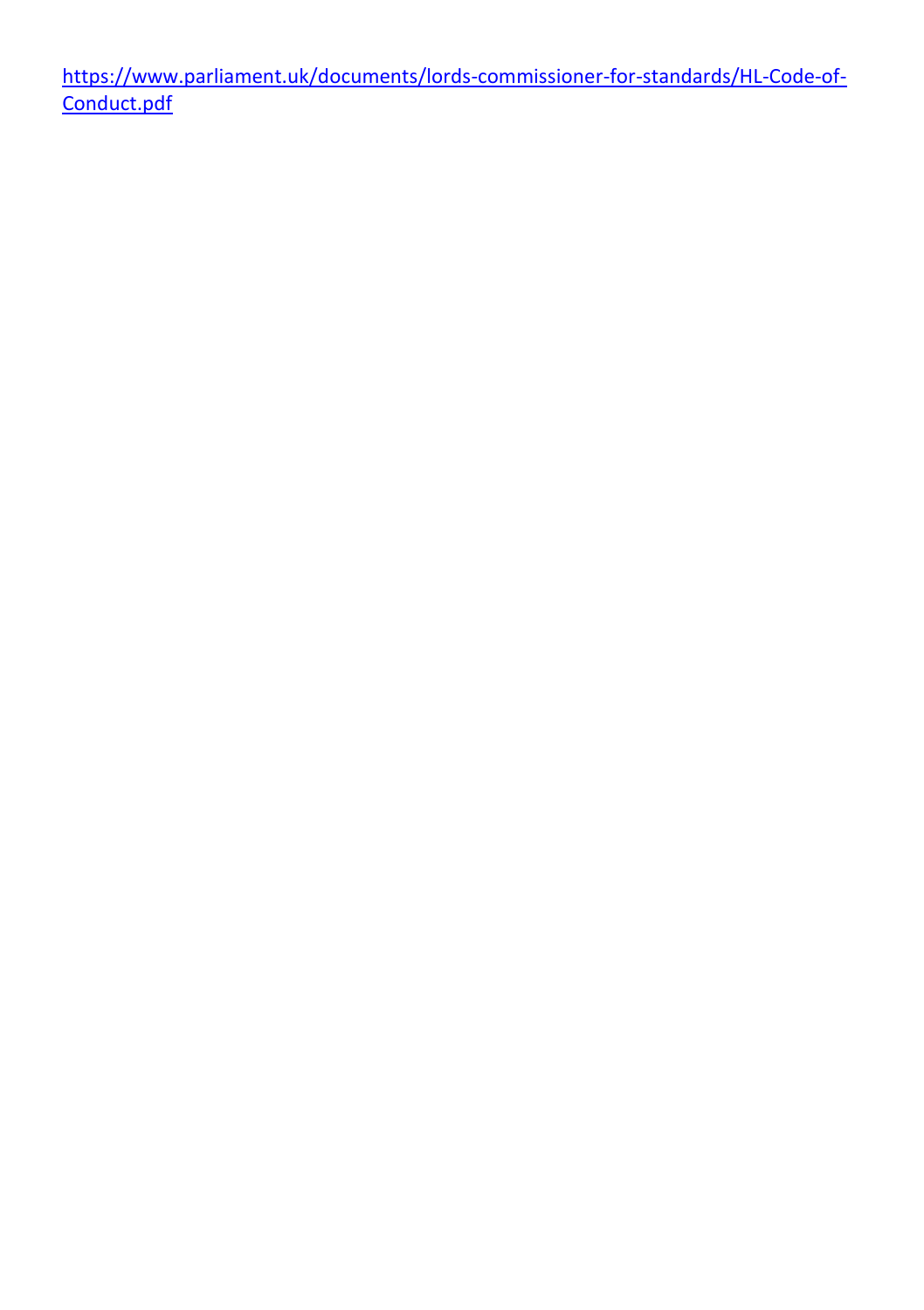# **CONTENTS**

| Ι. |       |                                                  |  |
|----|-------|--------------------------------------------------|--|
|    | 1.1.  |                                                  |  |
|    | 1.2.  |                                                  |  |
|    | 1.3.  |                                                  |  |
|    | 1.4.  |                                                  |  |
| 2. |       | <b>GENERAL INFORMATION RELATING TO CLAIMS  9</b> |  |
|    | 2.1.  |                                                  |  |
|    | 2.2.  |                                                  |  |
|    | 2.3.  |                                                  |  |
|    | 2.4.  |                                                  |  |
|    | 2.5.  |                                                  |  |
|    | 2.6.  |                                                  |  |
|    | 2.7.  |                                                  |  |
| 3. |       |                                                  |  |
|    | 3.1.  |                                                  |  |
|    | 3.2.  |                                                  |  |
|    | 3.3.  |                                                  |  |
|    | 3.4.  |                                                  |  |
| 4. |       |                                                  |  |
|    |       |                                                  |  |
| 5. |       |                                                  |  |
|    | 5.1.  |                                                  |  |
|    | 5.2.  |                                                  |  |
|    | 5.3.  |                                                  |  |
|    | 5.4.  |                                                  |  |
|    | 5.5.  |                                                  |  |
|    | 5.6.  |                                                  |  |
|    | 5.7.  |                                                  |  |
|    | 5.8.  |                                                  |  |
|    | 5.9.  |                                                  |  |
|    | 5.10. |                                                  |  |
|    | 5.11. |                                                  |  |
|    | 5.12. |                                                  |  |
|    |       |                                                  |  |
| 6. |       | SPOUSE, CIVIL PARTNER AND CHILDREN'S TRAVEL 21   |  |
|    | 6.1.  |                                                  |  |
|    | 6.2.  |                                                  |  |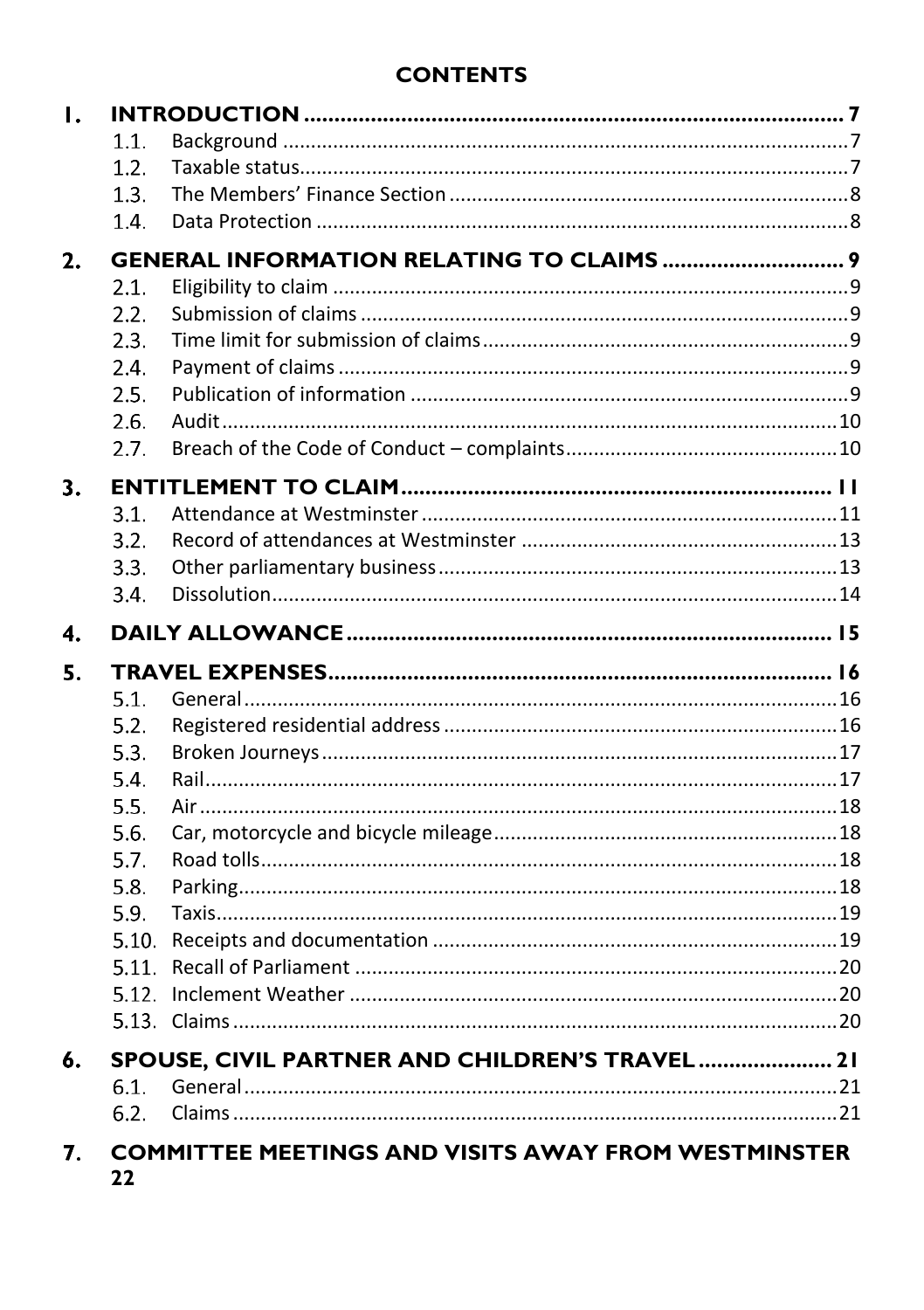|     | 7.1. |                                                                   |  |
|-----|------|-------------------------------------------------------------------|--|
|     | 7.2. |                                                                   |  |
|     | 7.3. |                                                                   |  |
|     | 7.4. |                                                                   |  |
| 8.  |      |                                                                   |  |
|     | 8.1. |                                                                   |  |
|     | 8.2. |                                                                   |  |
|     | 8.3. |                                                                   |  |
|     | 8.4. |                                                                   |  |
|     | 8.5. |                                                                   |  |
| 9.  |      | TRAVEL AS A REPRESENTATIVE OF THE HOUSE  25                       |  |
|     | 9.1. |                                                                   |  |
|     | 9.2. |                                                                   |  |
|     | 9.3. |                                                                   |  |
| 10. |      | THE LORDS ENGAGEMENT AND EDUCATION SERVICE                        |  |
|     |      |                                                                   |  |
|     |      |                                                                   |  |
|     |      |                                                                   |  |
|     |      |                                                                   |  |
|     |      | 10.4. Incidental and overnight accommodation expenses (Engagement |  |
|     |      |                                                                   |  |
|     |      |                                                                   |  |
| 11. |      | <b>OTHER MEETINGS AND VISITS MANDATED BY THE HOUSE 27</b>         |  |
|     |      |                                                                   |  |
|     |      |                                                                   |  |
|     |      |                                                                   |  |
| 12. |      | TRAVEL IN CONNECTION WITH THE ARMED FORCES AND                    |  |
|     |      |                                                                   |  |
|     |      |                                                                   |  |
|     |      |                                                                   |  |
|     |      |                                                                   |  |
|     |      |                                                                   |  |
| 13. |      | OTHER TRAVEL WITHIN THE UK ON PARLIAMENTARY BUSINESS              |  |
|     | 29   |                                                                   |  |
|     |      |                                                                   |  |
|     |      |                                                                   |  |
|     |      |                                                                   |  |
|     |      |                                                                   |  |
| 14. |      | <b>TRAVEL TO SCOTTISH PARLIAMENT &amp; DEVOLVED ASSEMBLIES 30</b> |  |
|     |      |                                                                   |  |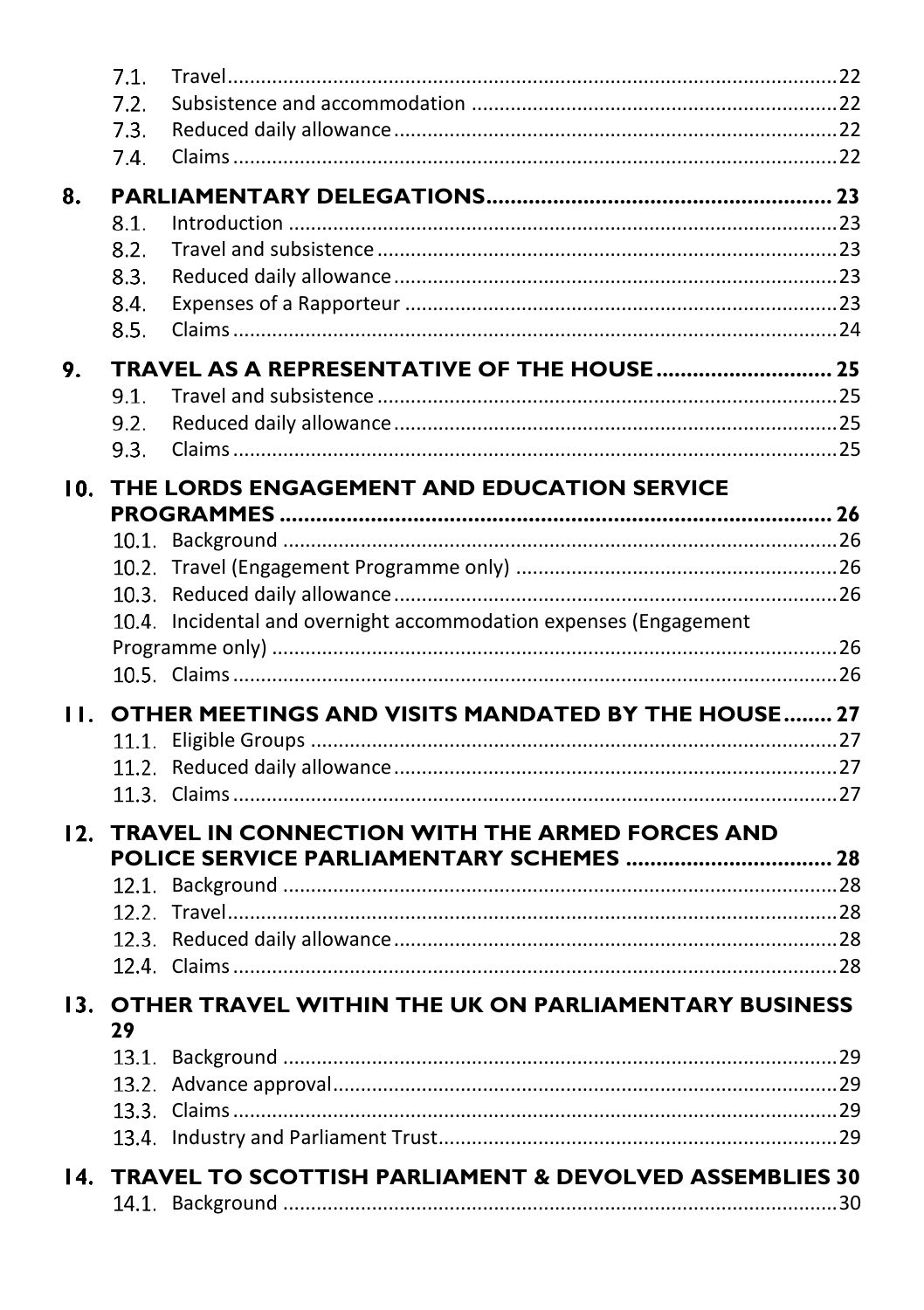| 15. | <b>EUROPEAN TRAVEL ON PARLIAMENTARY BUSINESS 32</b>       |  |
|-----|-----------------------------------------------------------|--|
|     |                                                           |  |
|     |                                                           |  |
|     |                                                           |  |
|     |                                                           |  |
|     |                                                           |  |
|     |                                                           |  |
| 16. | <b>SALARIED MINISTERS AND SALARIED OFFICE HOLDERS  34</b> |  |
|     |                                                           |  |
|     |                                                           |  |
|     |                                                           |  |
|     |                                                           |  |
|     | 17. ADDITIONAL FINANCIAL SUPPORT AVAILABLE TO MEMBERS     |  |
|     |                                                           |  |
|     |                                                           |  |
|     |                                                           |  |
|     |                                                           |  |
|     |                                                           |  |
| 18. | FOREIGN LANGUAGE TRAINING FOR MEMBERS 36                  |  |
|     |                                                           |  |
|     |                                                           |  |
|     |                                                           |  |
| 19. | MEMBERS' PERSONAL INJURY & TRAVEL INSURANCE  37           |  |
|     |                                                           |  |
|     |                                                           |  |
|     |                                                           |  |
|     |                                                           |  |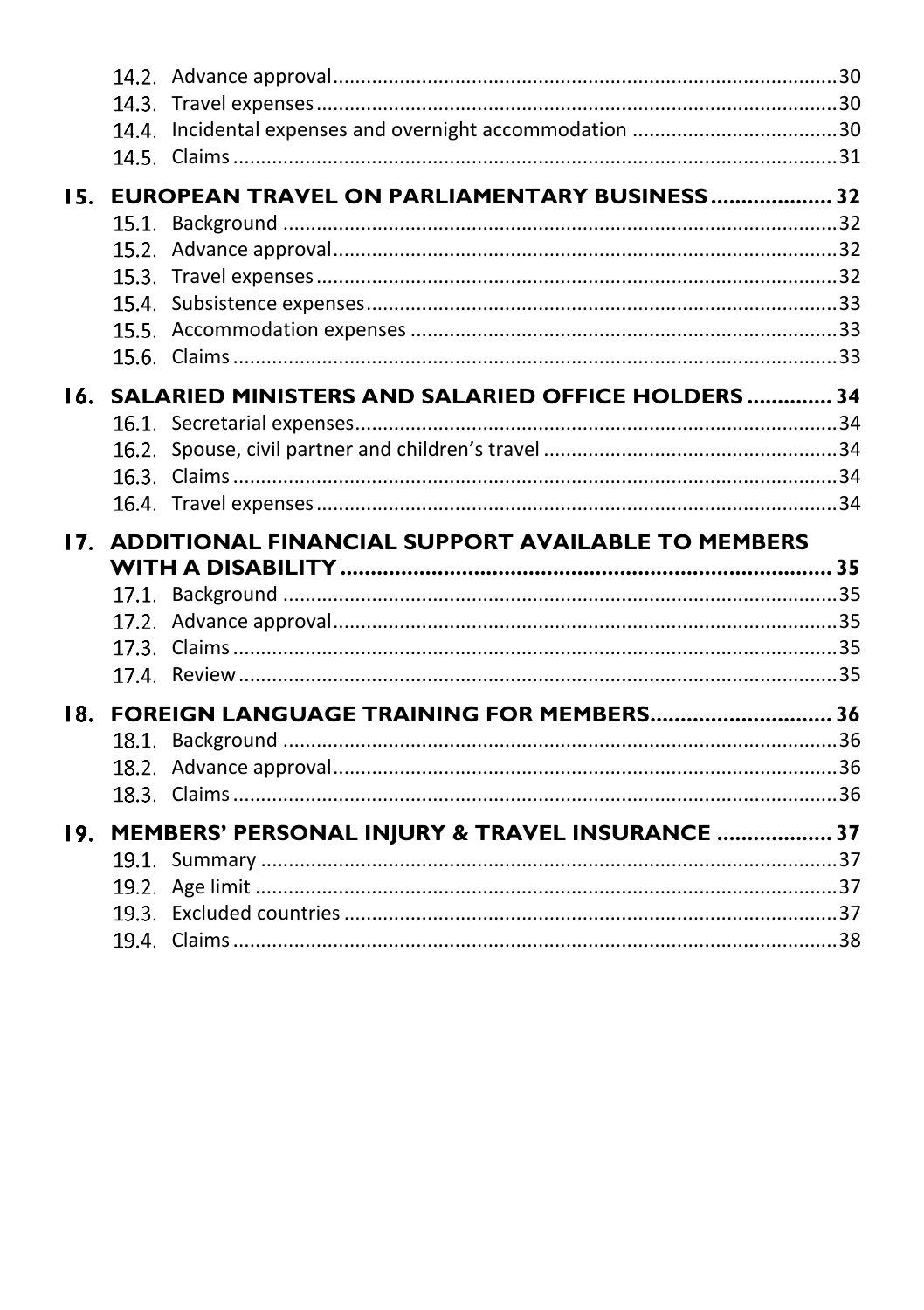# **HOUSE OF LORDS**

# **GUIDE TO FINANCIAL SUPPORT FOR MEMBERS**

# <span id="page-6-0"></span>**I. INTRODUCTION**

#### <span id="page-6-1"></span>**Background**

- 1.1.1. This guide relates to the system of financial support for Members which came into effect on 6 September 2021. Most Members of the House of Lords do not receive a salary in respect of their Parliamentary duties. Members may, however, be entitled to financial support arising out of these duties, as set out in this guide which is based on Resolutions of the House and reports and decisions of the House Committee and House of Lords Commission. The scheme rules are applied by the Finance Director on behalf of the Clerk of the Parliaments who is the Accounting Officer for the House of Lords.
- $1.1.2$ . It is not possible to cover in this guide every circumstance under which Members may be able to reclaim expenses and allowances. Members should contact the Members' Finance Section for general assistance or to discuss any particular points that arise from their claims.
- 1.1.3. Section 16 provides information on the reimbursement of expenses available to salaried Ministers and salaried Office Holders.

#### <span id="page-6-2"></span>**Taxable status**

1.2.1. Membership of the House of Lords is neither an employment nor an office (except for Members who are salaried Ministers or salaried Office Holders). Neither tax nor National Insurance Contributions (NICs) are payable on the expenses and allowances Members receive in connection with their Parliamentary activities and they need not be included on a tax return. Whether any Member is entitled to claim any non-parliamentary expenses against income on their tax return is entirely a matter to be decided between themselves and the HMRC. The Finance Department are unable to provide any further tax advice.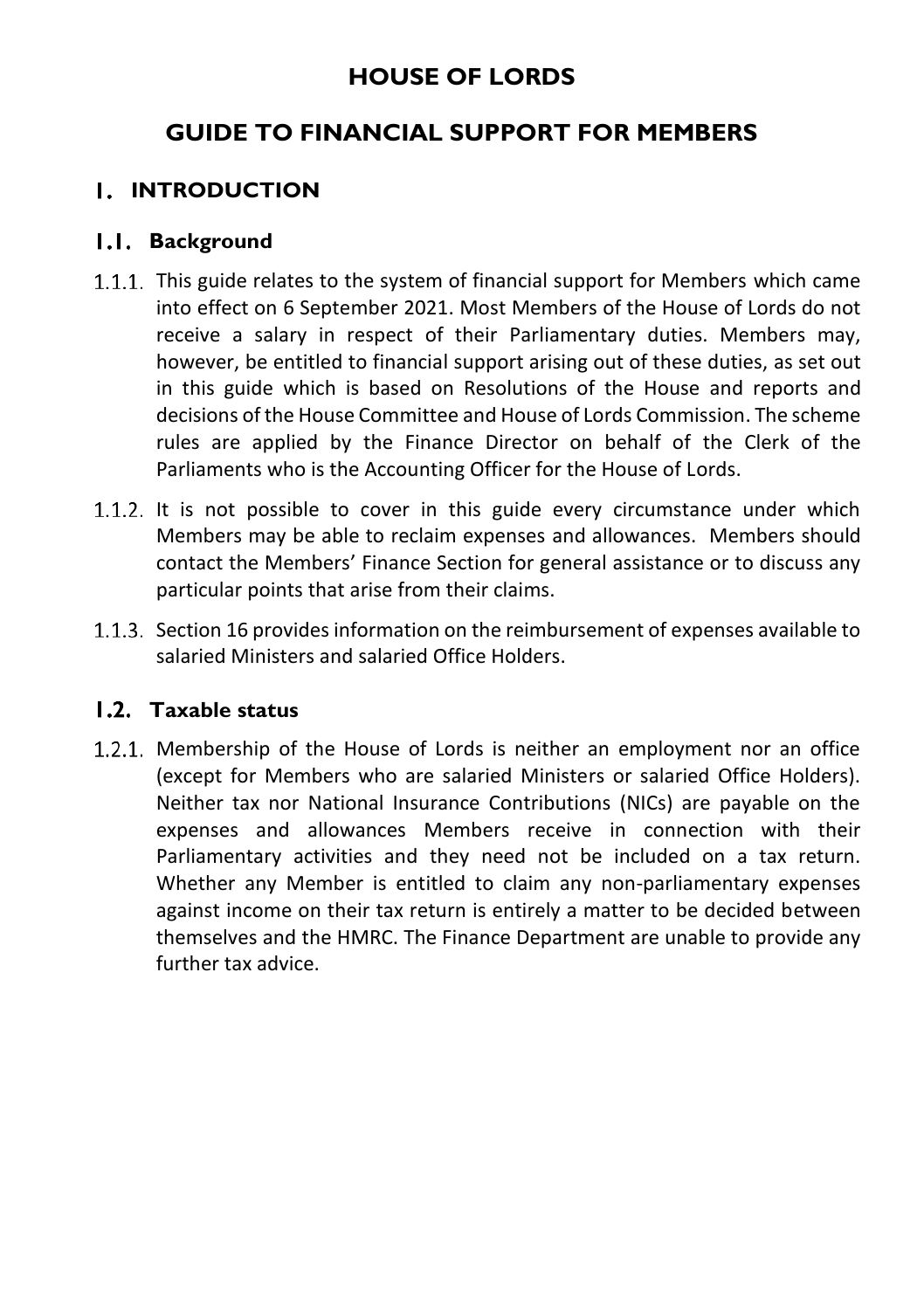## <span id="page-7-0"></span>**The Members' Finance Section**

1.3.1. The arrangements for financial support are administered by the Members' Finance Section in the Finance Department. The Members' Finance Section is located in room 3-51, third floor of Millbank House (Great College Street). Postal address: Finance Department

|            | $1.118110C$ Department         |
|------------|--------------------------------|
|            | House of Lords                 |
|            | London                         |
|            | SW1A OPW                       |
| Telephone: | 020 7219 6096                  |
| Email:     | HLMembersFinance@parliament.uk |
|            |                                |

All requests for financial support must be submitted on the appropriate claim form. The latest version of the attendance claim form is available from the Printed Paper Office. Although certain claim forms are issued by the relevant department, most claim forms can be obtained from the Members' Finance Section or can be found on the House of Lords intranet:

<http://intranet.parliament.uk/finances/allowances/peers-allowances/>

#### <span id="page-7-1"></span>**Data Protection**

1.4.1. A privacy notice setting out how the House of Lords collects and uses Members' personal data is available on the intranet and in hard copy form from the Data Protection Officer (tel: 020 7219 0100/8481) or Finance Department.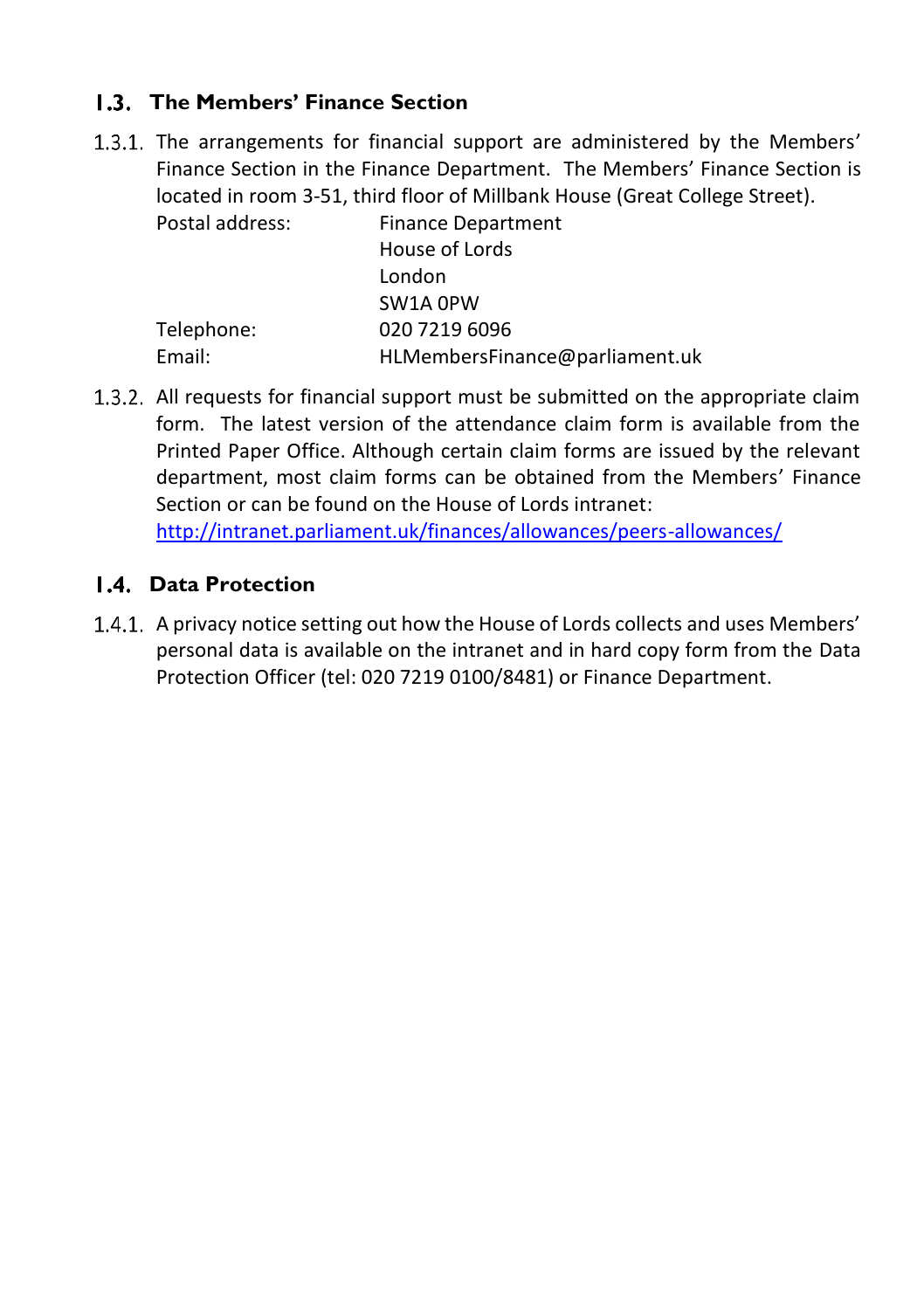# <span id="page-8-0"></span>**2. GENERAL INFORMATION RELATING TO CLAIMS**

#### <span id="page-8-1"></span>**Eligibility to claim**

- 2.1.1. The financial support for Members detailed in this guide relates to unsalaried Members, i.e. those not in receipt of a Ministerial or Office Holder's salary, unless otherwise specified.
- 2.1.2. No Member may claim the daily allowance or reimbursement of expenses unless they have taken the oath of allegiance (or affirmed) and signed an undertaking to abide by the Code of Conduct. Members on leave of absence are ineligible to claim.

#### <span id="page-8-2"></span>**Submission of claims**

2.2.1. One attendance claim should be completed and submitted for each calendar month. Claims submitted must be hard copy and bear the member's original signature.

#### <span id="page-8-3"></span>**Time limit for submission of claims**

2.3.1. Claims must be received by the Finance Department within one month from the end of the calendar month in which the entitlement to claim arose. For example, a claim for the daily allowance and expenses relating to January must be received by the Finance Department before the end of February.

#### <span id="page-8-4"></span>**Payment of claims**

2.4.1. The Finance Department will make payments to Members monthly in arrears. Should the Finance Department be unable to authorise an amount claimed because it falls outside the guidelines, then this would normally be deducted from the amount claimed and the Member advised accordingly. However for certain queries, including those relating to dates of attendance, the claim may not be processed by the Finance Department until clarification is received from the Member.

#### <span id="page-8-5"></span>**Publication of information**

2.5.1. Information on the allowances and expenses paid to each Member, including free postage costs, will be published on the Parliamentary website. Additional correspondence and information may be made available following requests under the Freedom of Information Act. What, if any, information is released will depend on the individual nature of the request.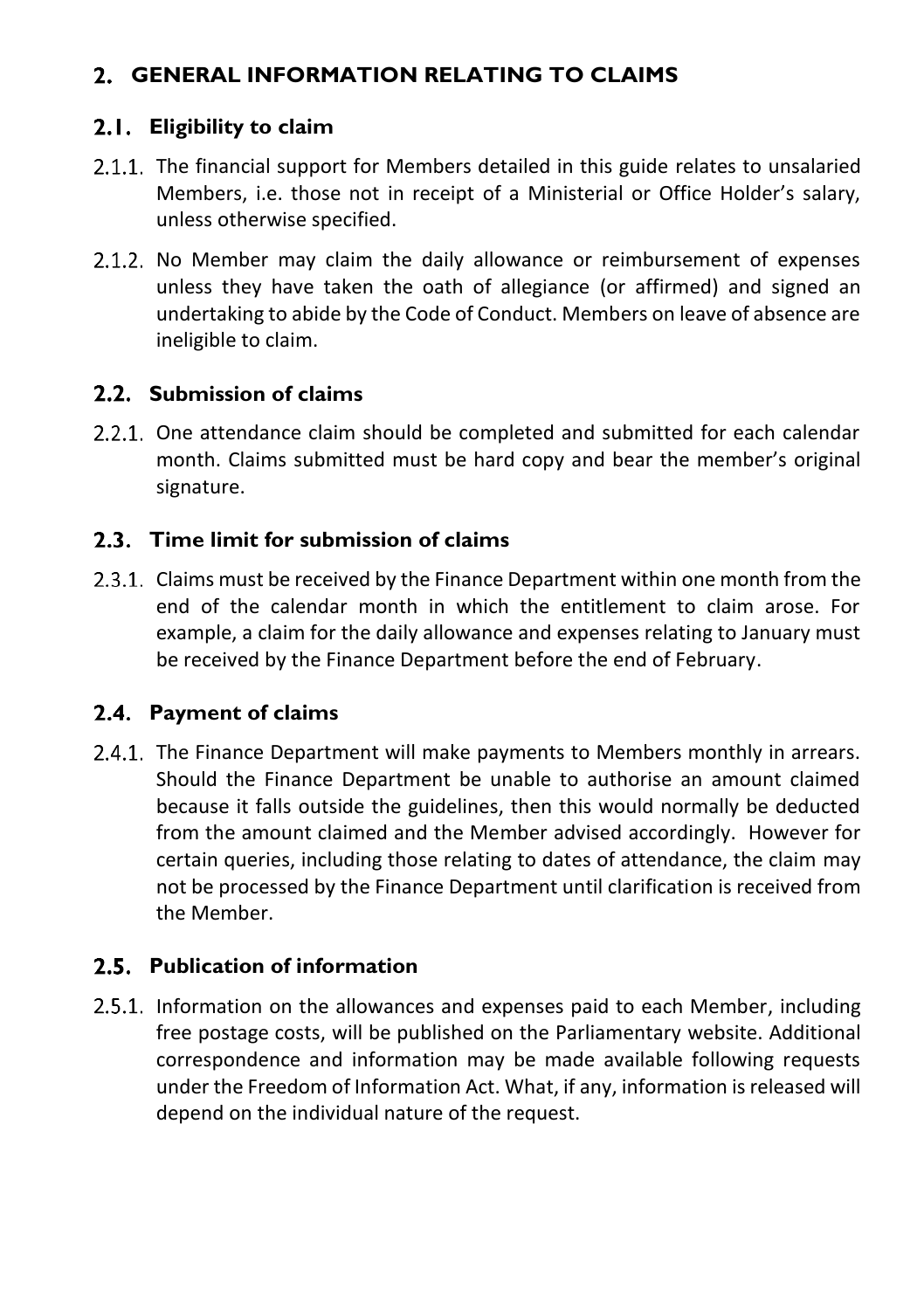## <span id="page-9-0"></span>**Audit**

2.6.1. Claims for financial support are subject to both internal and external audit. As part of the process, a sample of claims, receipts and other declarations will be audited each year.

## <span id="page-9-1"></span>**Breach of the Code of Conduct – complaints**

2.7.1. Any complaint alleging that a Member of the House of Lords has breached the Code of Conduct should be sent in writing to The House of Lords Commissioner for Standards, House of Lords, London SW1A 0PW.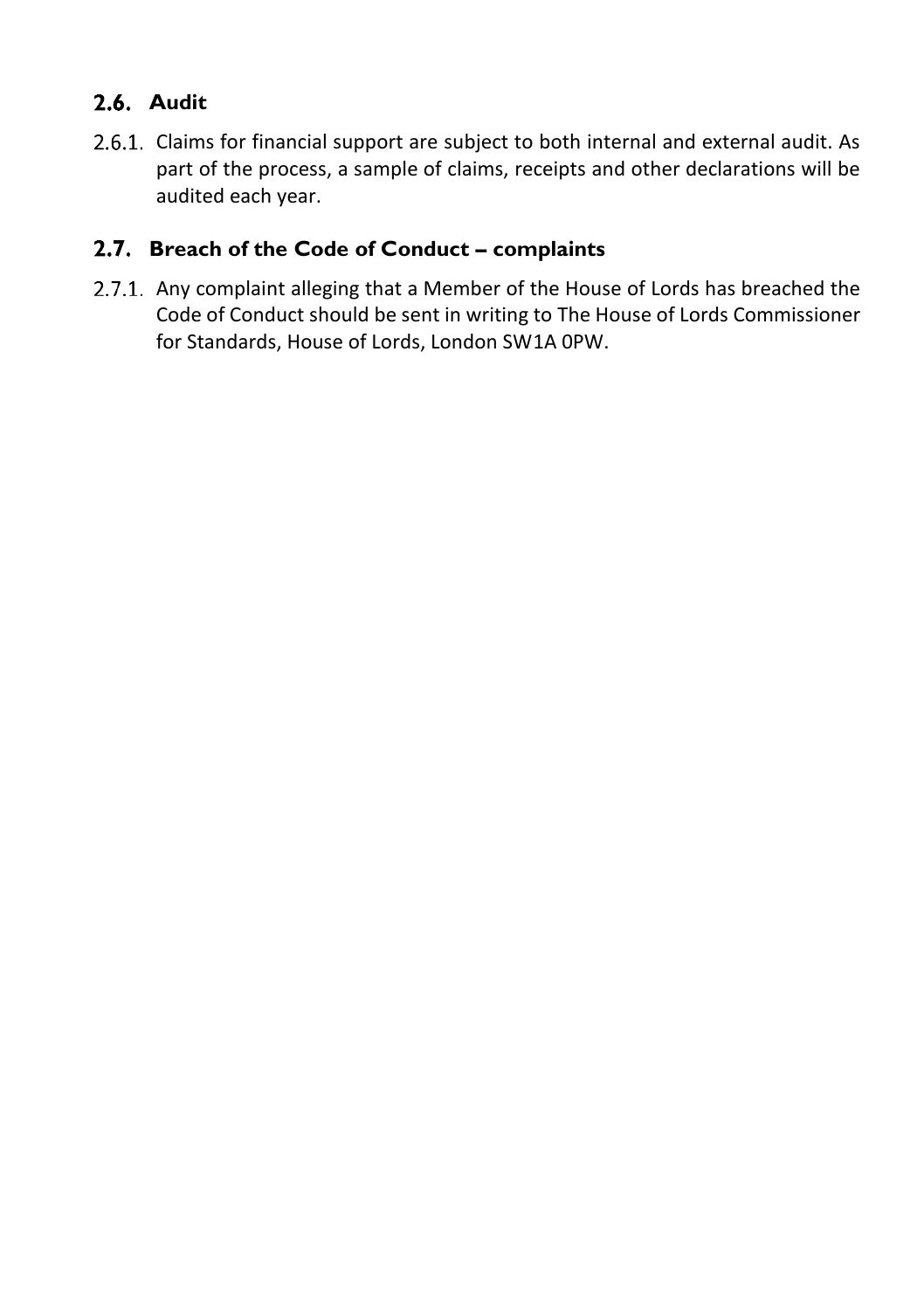# <span id="page-10-0"></span>**ENTITLEMENT TO CLAIM**

# <span id="page-10-1"></span>**Attendance at Westminster**

- 3.1.1. The basic principle underlying the scheme is that the entitlement to claim arises only in respect of attendance at sittings of the House or its committees at Westminster i.e. on the Parliamentary Estate. These are defined as:
	- sittings in the chamber of the House when formal business takes place<sup>1</sup>;
	- sittings of the Grand Committee;
	- voting in a division;
	- meetings or virtual meetings of committees and sub-committees of the House (providing the Member's attendance is recorded in the minutes);
	- appearing as a witness before a House of Lords committee;
	- meetings as a member of the Board of the Parliamentary Office of Science and Technology (POST);
	- meetings of the Ecclesiastical Committee and the Audit Committee;
	- meetings of the Lord Speaker's Advisory Panel on Works of Art;
	- meetings of the Sponsor Board for Restoration and Renewal;
	- meetings of the Intelligence and Security Committee of Parliament;
	- meetings of the Steering Group for Change;
	- meetings of the Consultative Panel on Parliamentary Security.
- For clarification as to whether or not entitlement to claim arises in certain circumstances the following should be noted:
	- on the 'swearing in days' at the start of a Parliament, Members may claim for the day on which they take the oath (or affirm), and for attending on subsequent days for a Royal Commission or an introduction. They may not claim merely for watching other Members take the oath<sup>2</sup>;
	- the following count as sittings:
		- o the afternoon after state opening (first day of the Debate on the Address);
		- o a sitting to adjourn to Westminster Hall for an Address;
		- o a sitting for prorogation only;
	- the following do not count as sittings:
		- o the ceremony of State Opening;
		- o Presentation of an Address in Westminster Hall;
		- o Speeches by visiting dignitaries.

<sup>&</sup>lt;sup>1</sup> Members who have been deemed elig ble by the process established by the Commission to participate virtually in sittings of the House are entitle to claim an allowance when they do so

 $2$  However, an exception is made in respect of Deputy Speakers on the Woolsack and the Bishop reading prayers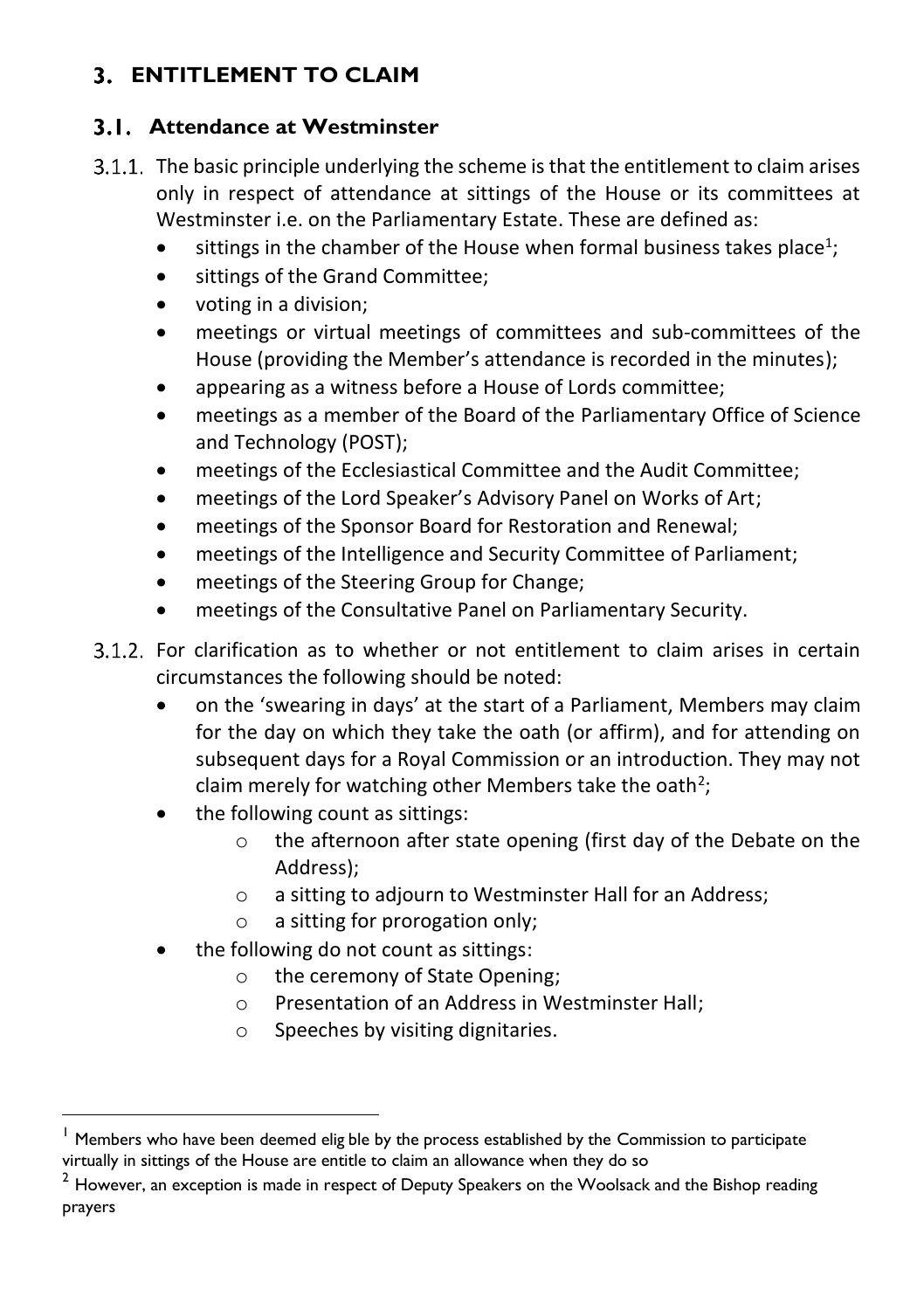$3.1.3$ . Members claiming are required to certify that they have undertaken parliamentary work on the dates specified and have had regard to the obligation in paragraph 8(b) of the Code of Conduct to act on their personal honour. The Guide to the Code says "the term 'personal honour' is ultimately an expression of the sense of the House as a whole as to the standards of conduct expected of individual Members". For further information see Code of Conduct for Members of the House of Lords. 3

<sup>3</sup> <https://www.parliament.uk/documents/lords-commissioner-for-standards/HL-Code-of-Conduct.pdf>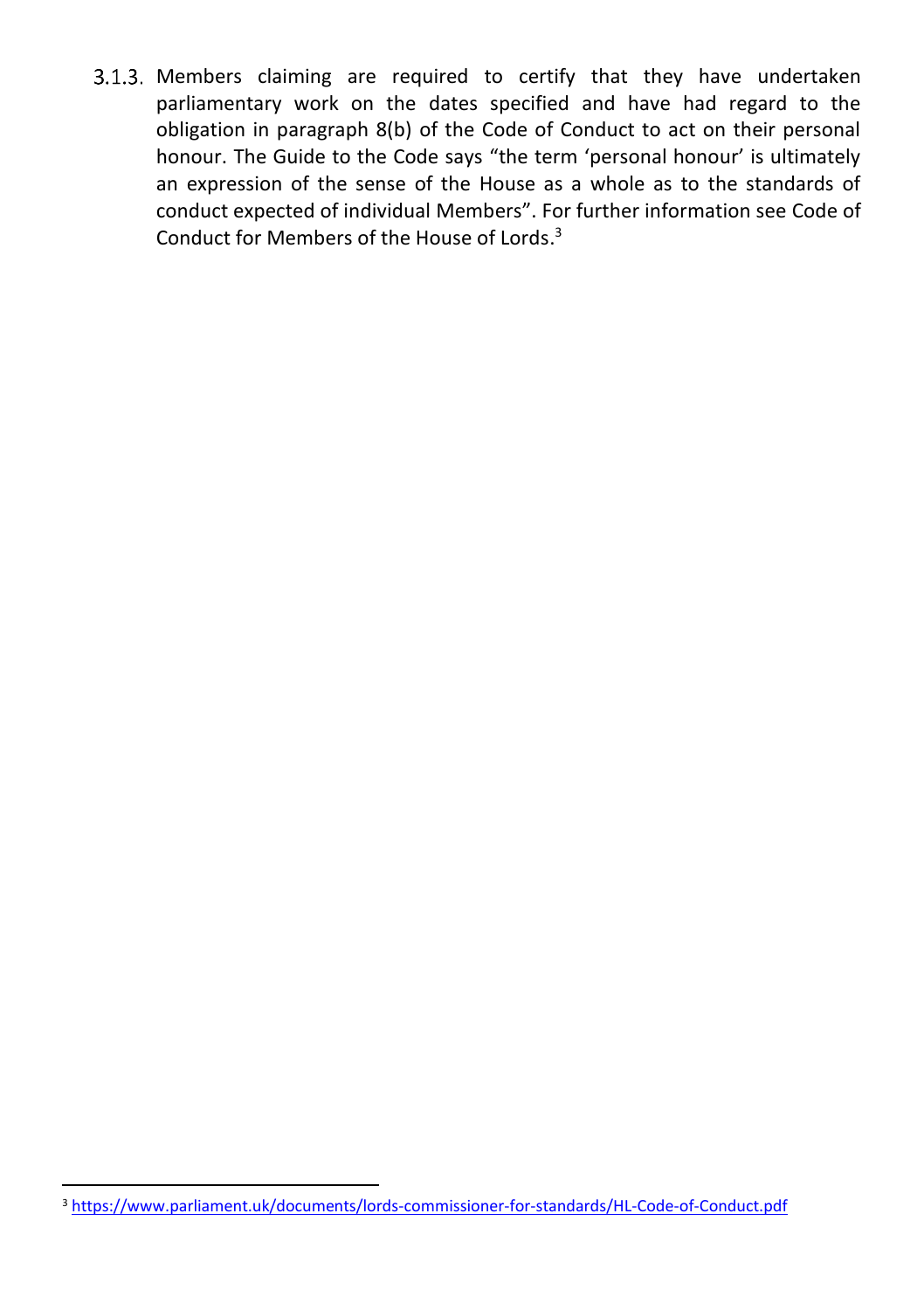## <span id="page-12-0"></span>**Record of attendances at Westminster**

3.2.1. Members' attendance in the chamber is noted and subsequently recorded by the Journal Office. The Members' Finance section will contact the Member should a claim be received for a date where there is no record of attendance. If attendance has not been recorded the Members' Finance section can accept a written self-certified attendance for one date of attendance per Member per financial year (1 April to 31 March). Any further self-certified attendances will be referred to the Finance Director, and any appeal beyond that will be referred to the Clerk of the Parliaments whose decision is final. A Member wishing to check their record of attendance may do so by using the Peer Hub app or by contacting the Members' Finance section.

## <span id="page-12-1"></span>**Other parliamentary business**

- 3.3.1. Financial Support is also available for certain other Parliamentary business as follows:
	- participation in committee meetings and visits (section 7);
	- participation in official Parliamentary delegations of the Parliamentary Assembly of the Council of Europe, NATO Parliamentary Assembly and Parliamentary Assembly of the OSCE (section 8);
	- travel as a representative of the House (section 9);
	- participation in the Lords Outreach Programme (section 10);
	- participation in certain other meetings and visits mandated by the House (section 11) as follows:
		- o British American Parliamentary Group (BAPG);
		- o British-Irish Parliamentary Assembly (BIPA);
		- o Commonwealth Parliamentary Association UK Branch (CPAUK);
		- o British Group Inter-Parliamentary Union (BGIPU);
		- o House of Commons Members' Fund (HoCMF) meetings;
		- o Parliamentary Contributory Pension Fund (PCPF) meetings;
	- travel in connection with the Armed Forces and Police Service Parliamentary Schemes (section 12);
	- travel in the UK on Parliamentary business (section 13);
	- travel to the Scottish Parliament and devolved assemblies (section 14);
	- European travel on Parliamentary business (section 15).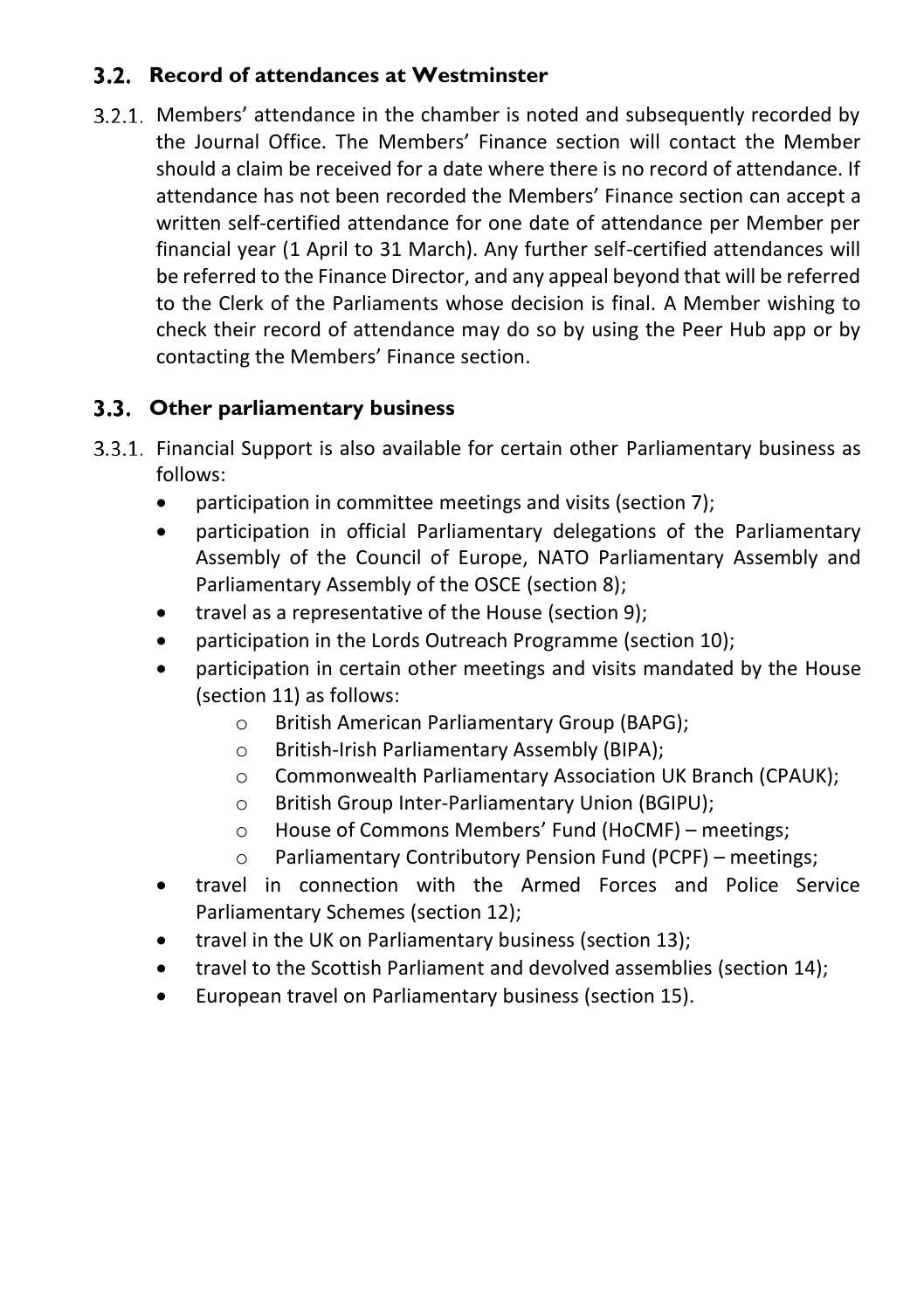## <span id="page-13-0"></span>3.4. Dissolution

3.4.1. During a dissolution there is no Parliament. The provisions of the Members Finance Scheme cease to operate and no expenses or allowances are claimable.<sup>4</sup>

<sup>4</sup> The exceptions to this general provision are section 8 *Parliamentary Delegations* and section 9 *Travel as a Representative of the House*.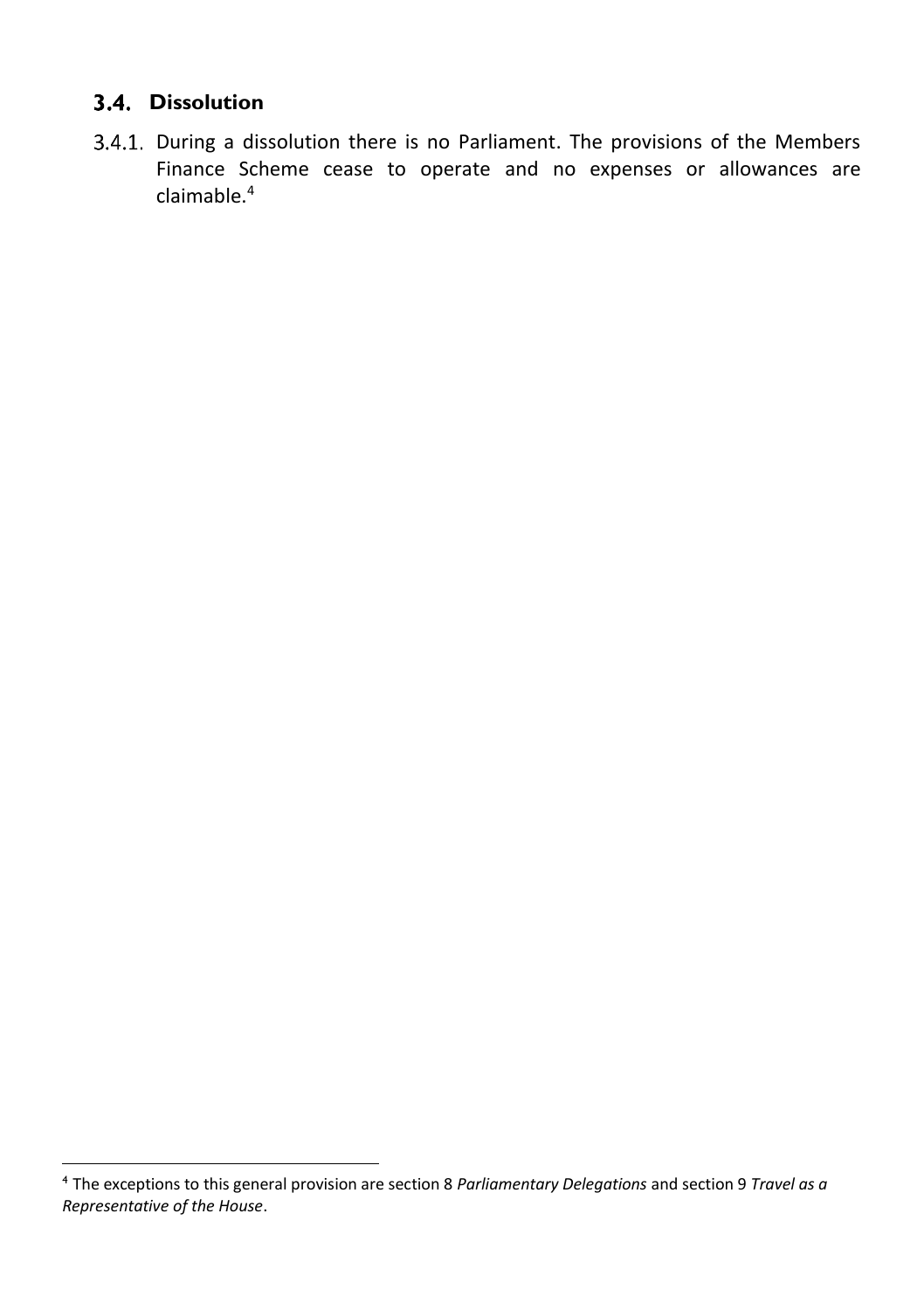## <span id="page-14-0"></span>**DAILY ALLOWANCE**

- 4.1.1. Members who are not in receipt of a Ministerial or Office Holder's salary and certify that they have undertaken parliamentary work are entitled to claim a daily allowance of £323<sup>5</sup> for each qualifying day of attendance at Westminster.
- 4.1.2. A Member may, on a day by day basis, elect to claim the reduced allowance at the daily rate of £162<sup>3</sup>. Claims must be submitted on form AE (or form AETC if the Member has been issued with a Members' travel credit card). Members who do not wish to claim the allowance for any particular day of attendance need not do so.
- 4.1.3. The reduced daily allowance may be claimable in respect of participation by Members in certain other mandated Parliamentary business, as set out in sections 7-12.
- A Member who has claimed a daily allowance for a qualifying day of attendance at Westminster may not also claim the reduced daily allowance in respect of other mandated Parliamentary business on the same day.

<sup>5</sup> Rate applies from 1 April 2020 and is subject to annual review.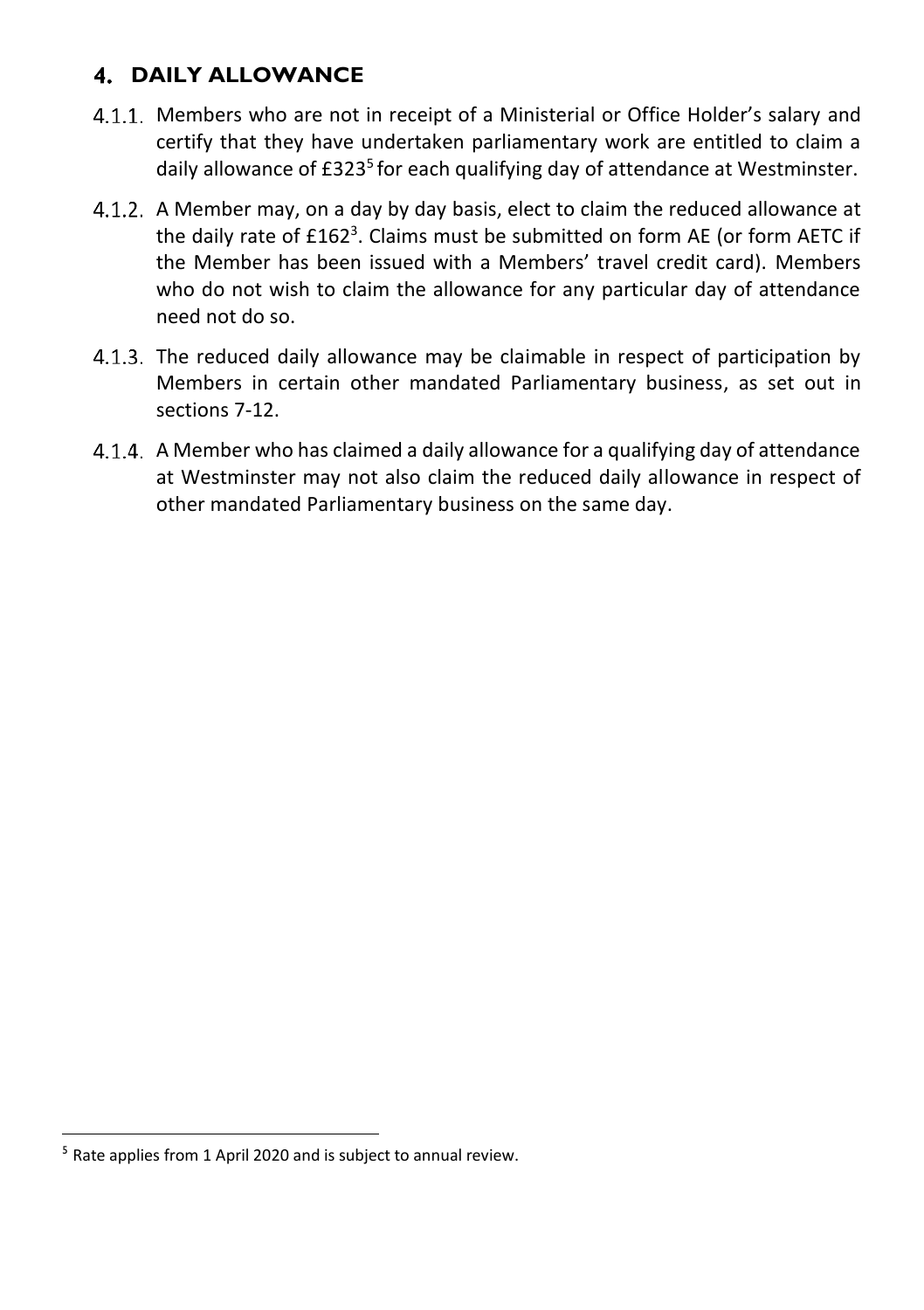## <span id="page-15-0"></span>**TRAVEL EXPENSES**

#### <span id="page-15-1"></span>**General**

- 5.1.1. Members who live outside Greater London may recover travel expenses for journeys between a registered residential address and Westminster by a reasonable route to enable them to attend sittings of the House or other allowable travel detailed in this guide. A maximum of one journey in each direction may be claimed for each day of attendance. The timing of arrival at/departure from Westminster relative to attendance is a matter for the Member.
- 5.1.2. Members may recover the cost of fares incurred by them for travel by any public rail, sea, air or bus service, or the costs of journeys made by private car, motorcycle or bicycle. Certain road tolls, parking and taxi fares may also be recovered. Members should use the most cost effective method of travel practicable.
- 5.1.3. Members cannot claim for any travel within London unless it forms part of their journey between their registered residential address outside Greater London and Westminster. Individual journeys made using a TfL Oyster card may be claimed for, however Oyster card top-ups are not eligible. Such a claim may include mileage by taxi but not the full fare.
- 5.1.4. Members are required to sign a declaration that expenses are not claimed from any other source.
- 5.1.5. Members are encouraged to make use of the Members' travel credit card for any reimbursable travel as outlined in this guide (except for car mileage). This will enable costs to be met directly by the House. Applications for Members' travel credit cards should be made to the Members' Finance Section.

#### <span id="page-15-2"></span>**Registered residential address**

Attendance (and Spouse, Civil Partner & Children's) travel expenses can only be reimbursed if a residential address outside Greater London has been formally registered with the Finance Department. Only one address may be registered for this purpose.

The address should be registered on form ROA. The completed form should be submitted together with a copy of one of the following documents which must bear the name of the Member and the address in question, or a satisfactory alternative:

- Utility bill (not more than 3 months old);
- Current council tax bill (or rates bill if in Northern Ireland);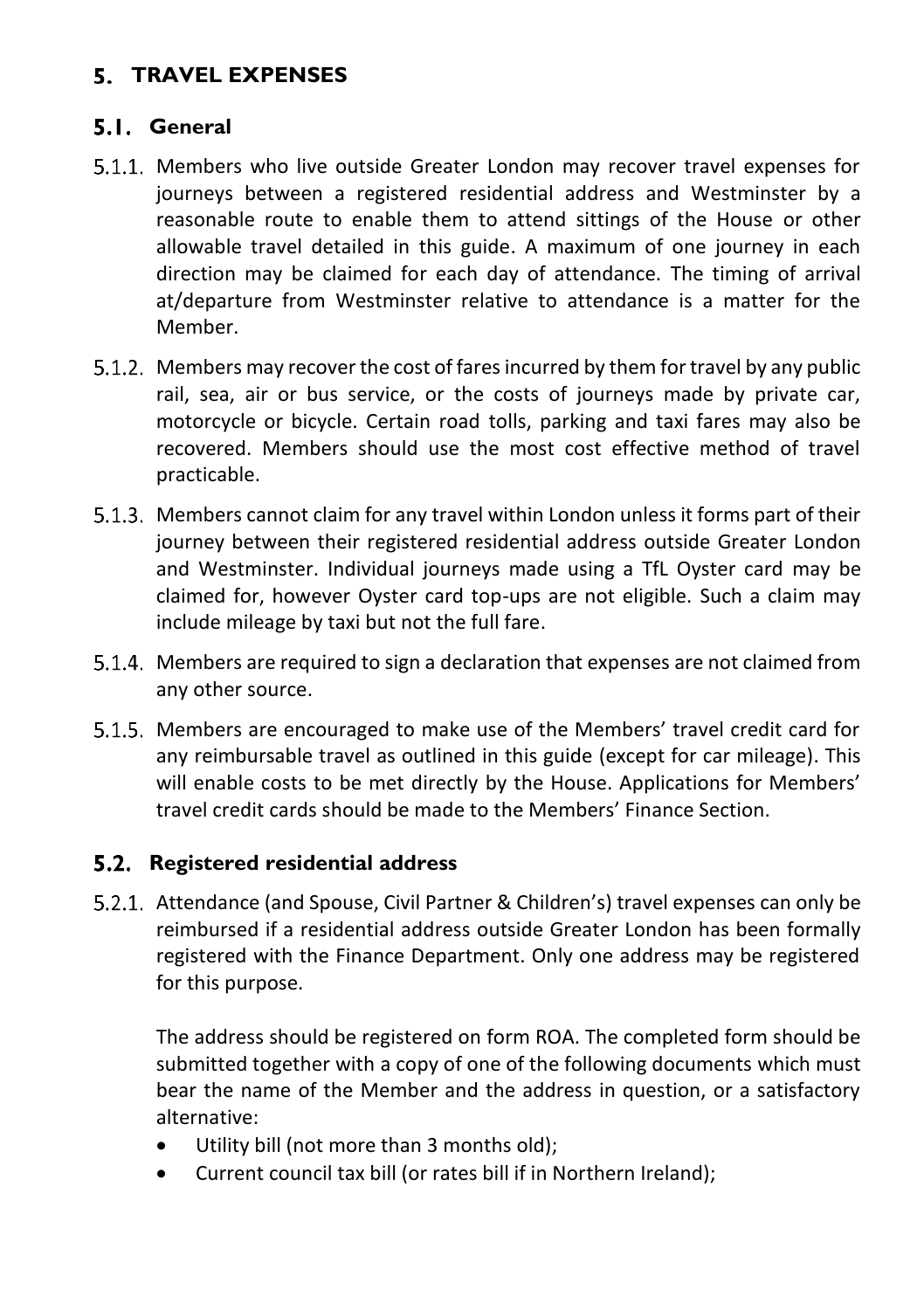- Bank, building society or credit card statement (not more than 3 months old);
- Current house or car insurance policy;
- Current mortgage statement, tenancy agreement or document of title;
- Valid UK driving licence.
- If a Member's registered residential address is outside the UK, travel costs may be reimbursed only from the point of entry into the UK. If a separate ticket from the point of entry into the UK was not purchased then a ticket or receipt covering the entire journey will be acceptable, as evidence of expenditure of the notional cost of the journey from the point of entry.

## <span id="page-16-0"></span>**Broken Journeys**

- 5.3.1. Members may break their journeys by up to a maximum of one night provided that the total journey is:
	- a reasonable route between a registered residential address and Westminster;
	- to attend a sitting of the House; and
	- not more expensive than the normal cost of an unbroken journey by the usual route (except in the case of Northern Ireland, the Scottish Islands and the Highlands, where an unbroken journey in one day may be impractical).

## <span id="page-16-1"></span>**5.4. Rail**

- 5.4.1. Members are entitled to be reimbursed for rail travel up to the maximum cost of a standard Anytime ticket for the same type of ticket as actually bought, e.g. if a return ticket is bought the maximum reimbursable would be the cost of a standard Anytime return and not the cost of two standard Anytime single tickets. Members are expected to take advantage of any available cheap ticket facilities. Members are encouraged to book tickets through the Travel Office which is located in the Palace of Westminster (020 7219 4232; parliament@eu.travelctm.com).
- 5.4.2. Members may recover the cost of a weekly season ticket where this represents a saving over the cost of daily tickets for each day of attendance.
- 5.4.3. Additionally Members may claim for:
	- the cost of rail cards (for example a senior citizens' railcard);
	- the cost of seat reservations for rail travel;
	- rail sleeper services (single occupancy berths permitted).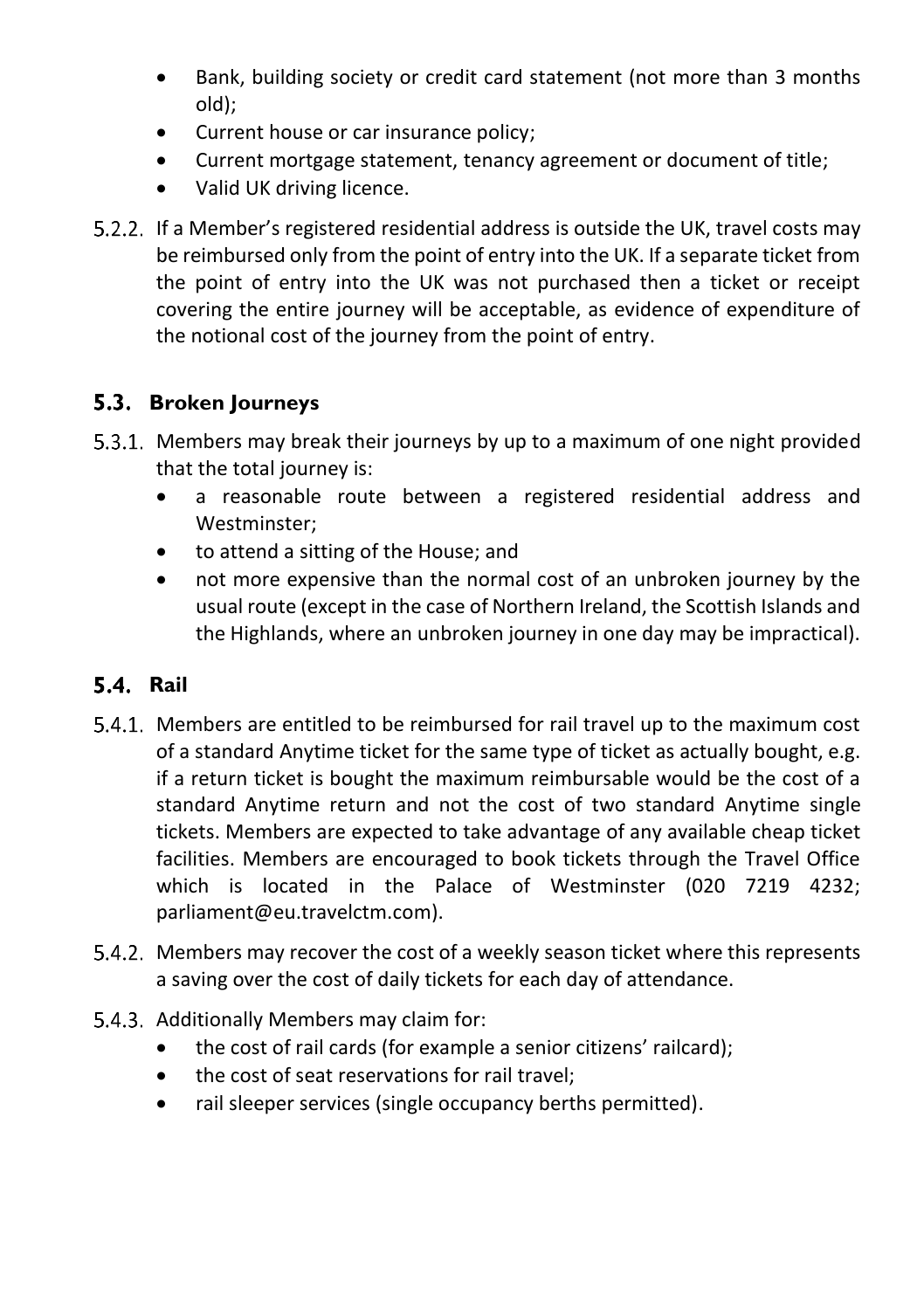## <span id="page-17-0"></span>5.5. Air

- 5.5.1. Members are entitled to be reimbursed for the cost of a business class ticket. Members are expected to take advantage of any available cheap ticket facilities. Members are encouraged to book their tickets through the Travel Office which is located in the Palace of Westminster (020 7219 4232; parliament@eu.travelctm.com).
- 5.5.2. Members should use any reward points offered by airlines in connection with travel which they undertake in attending a sitting of the House or on other Parliamentary business to offset their future travel costs in relation to Parliamentary business. Any such reward points should not be used for their personal benefit.

## <span id="page-17-1"></span>**Car, motorcycle and bicycle mileage**

- 5.6.1. Claims for mileage are payable at the standard rate set by  $HMRC:6$ 
	- car 45p per mile up to 10,000 miles in the year ending 31 March, and
	- 25p per mile for mileage in excess of 10,000 miles in the same year;
	- motorcycle 24p per mile;
	- $\bullet$  bicycle 20p per mile.
- 5.6.2. If a Member's private vehicle takes them from a Member's registered residential address outside Greater London to the station or airport serving that address, or vice versa, a return journey is permitted.
- 5.6.3. Only one Member may make a claim for each journey, per vehicle.

## <span id="page-17-2"></span>5.7. Road tolls

5.7.1. Members may recover the cost of road tolls (but not congestion charges) up to the price for a car (if car mileage is claimed) or motorcycle (if motorcycle mileage is claimed).

## <span id="page-17-3"></span>**Parking**

5.8.1. Members travelling from their registered residential address outside Greater London may recover a maximum contribution of up to £20 for each day of attendance for necessary parking when using a UK airport, station, coach stop or port serving that address. In incurring such costs Members should have regard to value for money.

<sup>6</sup> <https://www.gov.uk/expenses-and-benefits-business-travel-mileage/rules-for-tax>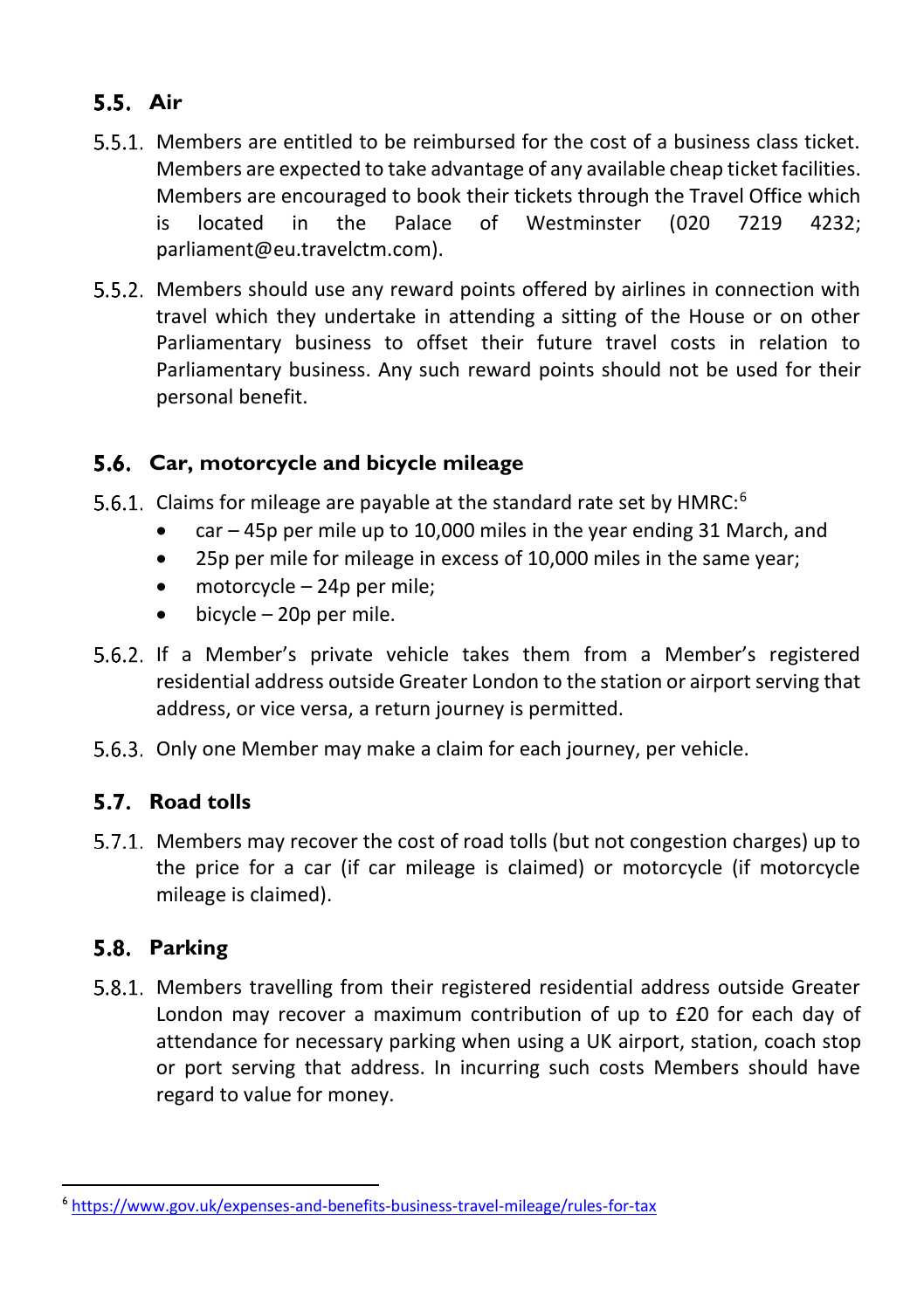5.8.2. Members cannot claim for valet services, any penalties incurred, or parking at any London airport or other London terminal.

## <span id="page-18-0"></span>**Taxis**

- 5.9.1. As an alternative to parking costs a contribution towards the cost of taxis may be claimed for journeys from a Member's registered residential address outside Greater London to the UK airport, station, coach stop or port serving that address. The contribution is limited to a maximum of £20 for each day of attendance.
- 5.9.2. Members who have not claimed a contribution towards the cost of taxis under 5.9.1 may claim for reimbursement at the normal mileage rate (section 5.6.1) for the miles actually travelled in the taxi.
- 5.9.3. Members cannot claim for:
	- both parking and taxi costs for the same journey;
	- taxis within London (except under pre-authorised disability provision);
	- taxis to or from any London airport or other London terminal unless this forms part of their normal journey to or from the registered residential address outside Greater London for attendance at Westminster, in which case mileage may be claimed at the normal rate (5.6.1) for the miles actually travelled in the taxi between the London terminal and Westminster.
- 5.9.4. Members may claim for reimbursement of parking and taxi costs outside Greater London for journeys made under sections 12-15 providing the overall cost, including any claim made under 5.9.1, does not exceed £20 for each day of the visit or attendance.
- 5.9.5. If travel disruption inside or outside of London resulting from strike action necessitates the use by a Member of a taxi, an application for reimbursement will be considered on a case by case basis following consultation with the Finance Director and the Clerk of the Parliaments.

## <span id="page-18-1"></span>**Receipts and documentation**

- 5.10.1. Tickets or receipts must be submitted to support reimbursement of claims for travel, irrespective of cost, except for mileage. The Finance Department will not be able to reimburse claims without the relevant supporting documentation which must comply with the following requirements:
	- Air travel the ticket or receipt showing details of the journey and the amount paid;
	- Rail travel the ticket or receipt showing the amount paid;
	- Railcards a copy of the receipt or railcard showing the amount paid;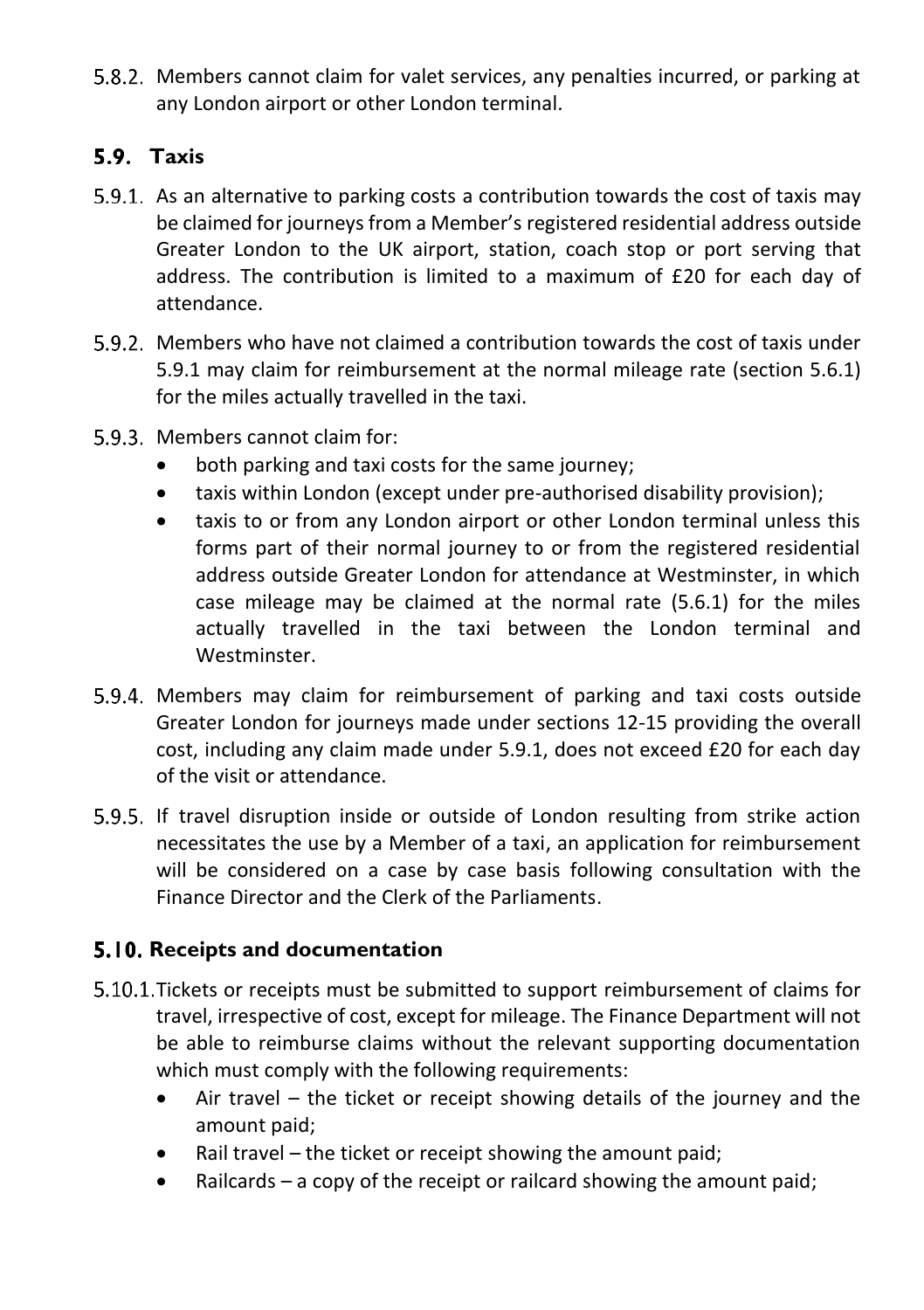- Bus, coach or ferry the ticket or receipt showing the amount paid;
- Oyster pay as you go a TfL (Transport for London) statement of journeys made and amounts paid;
- Contactless debit/credit cards a TfL (Transport for London) statement of journeys made (statements may be obtained providing the card has been registered with TfL);
- Car parking the ticket, receipt or official statement showing the location, date(s) and amount paid;
- Road tolls the receipt or official statement of account (e.g. Dart Charge) showing details and the amount paid;
- Taxis the receipt showing the name of the taxi operator, the date of travel and the amount paid.
- 5.10.2. When tickets are purchased using the Members' travel credit card members are encouraged to attach the documentation to the completed card statement before return to the Finance Department.

# <span id="page-19-0"></span>**5.11. Recall of Parliament**

5.11.1. Should the House be recalled during a Parliamentary recess, Members may recover the costs necessarily incurred in attending a sitting of the House, including the cost of travel from overseas.

#### <span id="page-19-1"></span>**Inclement Weather**

5.12.1. Should a journey be interrupted by inclement weather the Administration will seek to apply the principle that a Member should not be financially disadvantaged provided that Members make reasonable efforts to mitigate the additional costs incurred. Evidence of the additional costs necessarily incurred should be obtained and reimbursement will be considered on a claim by claim basis.

## <span id="page-19-2"></span>**Claims**

5.13.1. All claims for expenses must be supported by appropriate receipts. Claims for reimbursement of expenses incurred must be submitted on the appropriate form.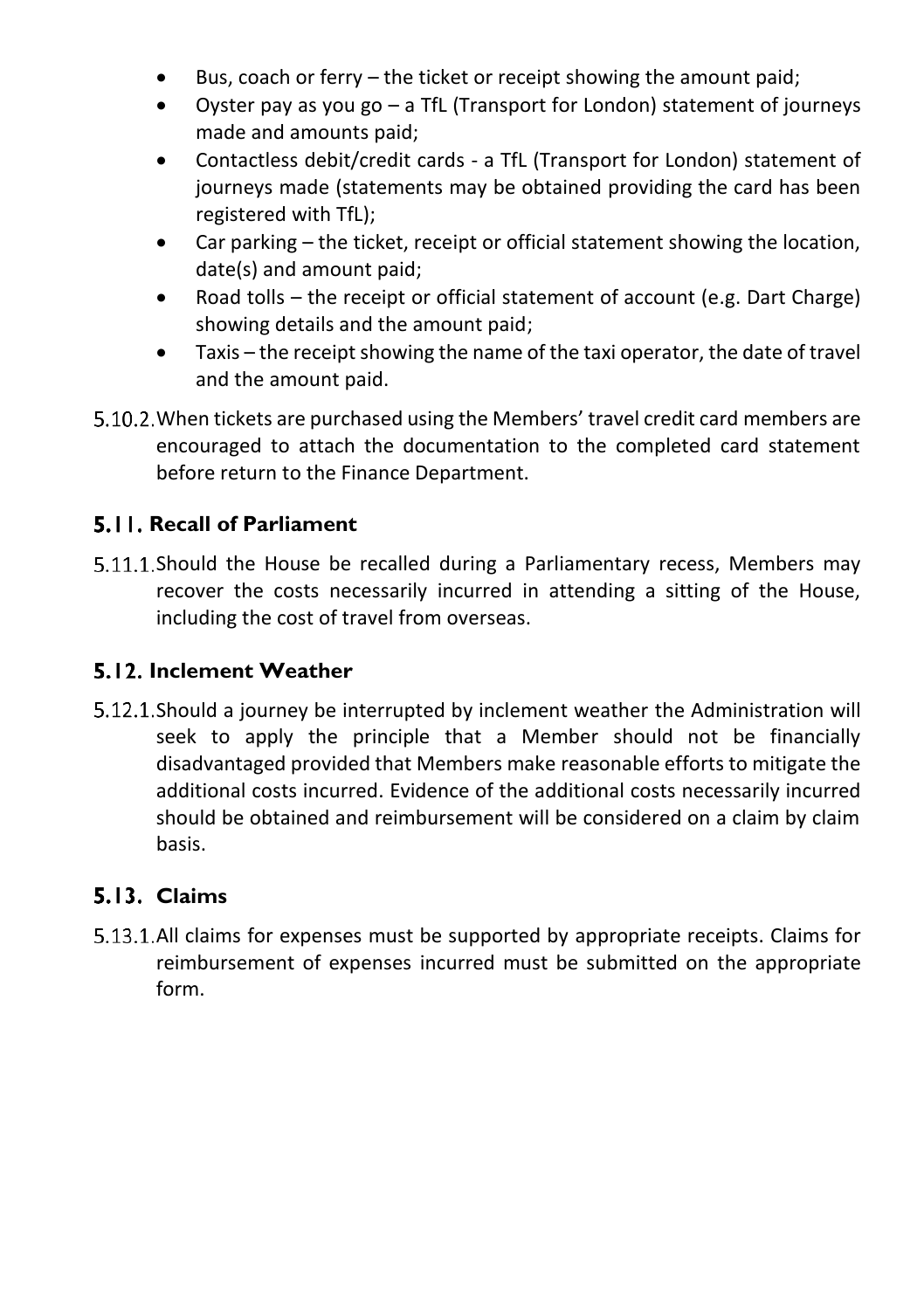## <span id="page-20-0"></span>**SPOUSE, CIVIL PARTNER AND CHILDREN'S TRAVEL**

#### <span id="page-20-1"></span>**General**

- 6.1.1. Members who live outside Greater London may recover travel expenses for journeys undertaken by their spouse or civil partner between the Member's registered residential address and Westminster. This must be in connection with attendance of the spouse or civil partner at a parliamentary occasion, i.e. a sitting of the House, committee of the House or another parliamentary event taking place on a sitting day.
- 6.1.2. Members may also recover the costs incurred by each of their children, up to the age of 18 (and children over 18 still in full time secondary education, until the end of the academic year in which their 18th birthday falls) on the same basis.
- 6.1.3. Claims under this heading should name the person to whom the claim relates. There is no requirement for a Member's spouse, civil partner or children to sign in. Reimbursement of travel expenses is limited to six return journeys each per calendar year.
- 6.1.4. Reimbursement of travel costs is subject to the limitations set out in section 5. The contribution towards the costs of parking or taxis is limited to £20 for each day of travel.

#### <span id="page-20-2"></span>**Claims**

All claims for expenses must be supported by appropriate receipts. Claims for reimbursement of expenses incurred under this section must be submitted on form SCT.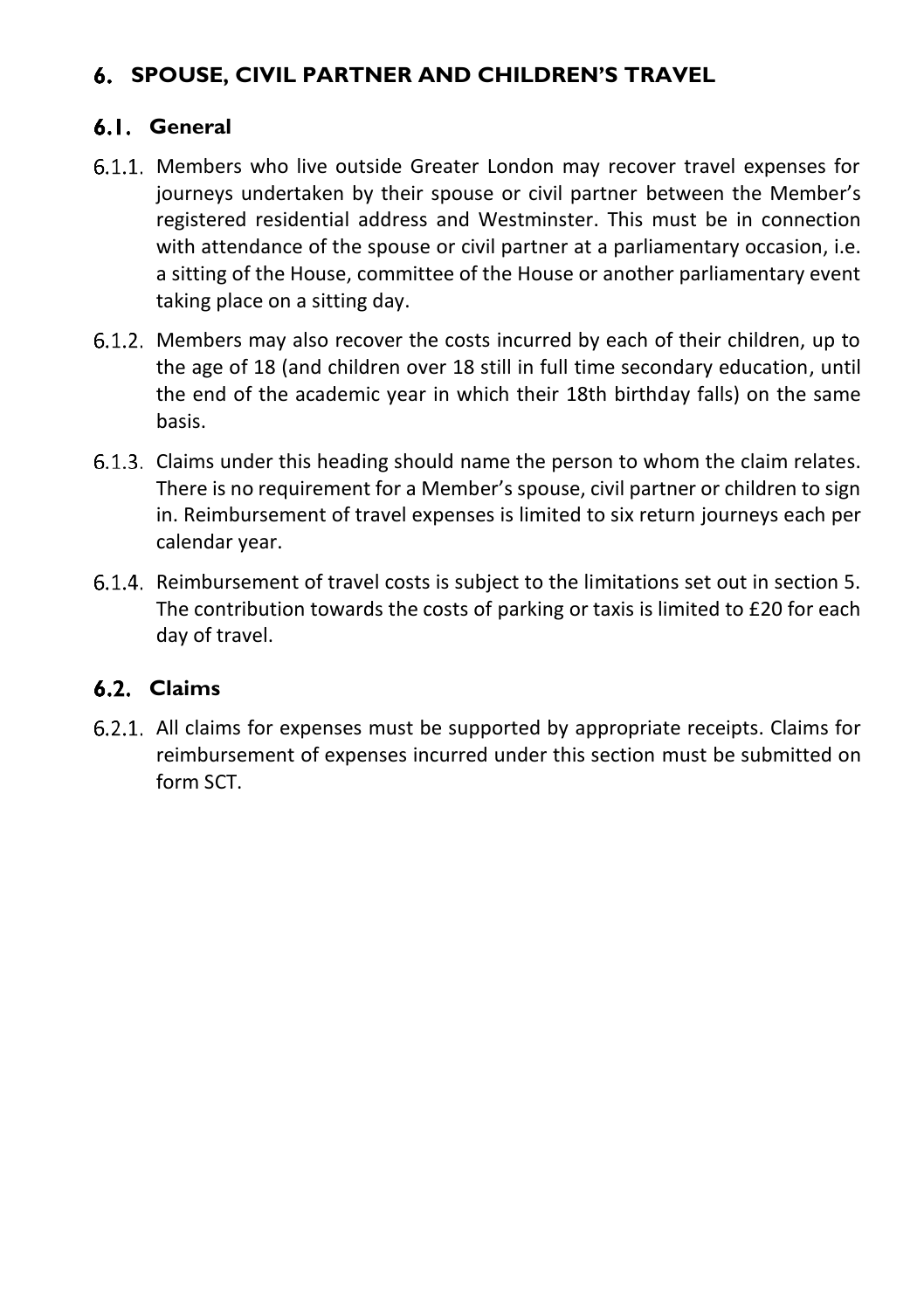#### <span id="page-21-0"></span>**COMMITTEE MEETINGS AND VISITS AWAY FROM WESTMINSTER**

#### <span id="page-21-1"></span>**Travel**

7.1.1. Travel arrangements for committee meetings and visits away from Westminster, in the UK or overseas, are made by the Committee Office, which meets the costs directly. Costs of travel from a Member's registered residential address, London home or Westminster to the starting point for a visit should be reclaimed through the clerk of the relevant committee, subject to the limitations set out in section 5.

#### <span id="page-21-2"></span>**Subsistence and accommodation**

7.2.1. Subsistence and accommodation costs for committee meetings and official business held away from Westminster are met directly by the Committee Office or paid at standard HMRC subsistence rates appropriate to the location.

#### <span id="page-21-3"></span>**Reduced daily allowance**

- $7.3.1$ . The reduced daily allowance may be claimed for each day of the formal programme of the meeting or visit. This may also be claimed when travelling to or from the meeting, up to a maximum of two additional days providing that the days claimed match the days covered by the travel arrangements recommended by the Committee Office.
- 7.3.2. A Member may not claim the allowance for attending a meeting or visit if the daily allowance, or reduced daily allowance, has also been claimed for attendance elsewhere on the same day.

#### <span id="page-21-4"></span>**Claims**

All claims for expenses must be supported by appropriate receipts. Claim forms are available from the clerk of the relevant committee.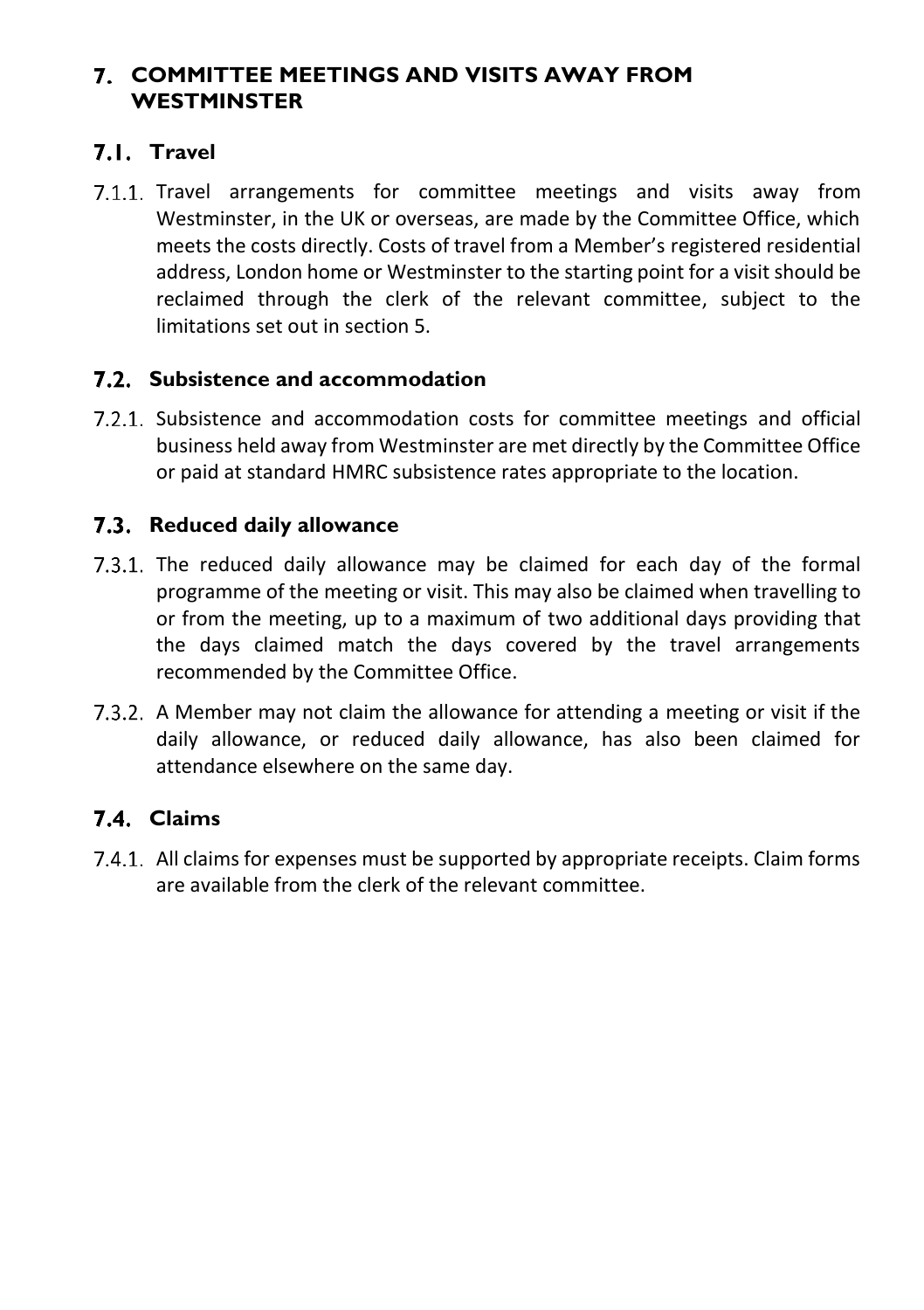# <span id="page-22-0"></span>**PARLIAMENTARY DELEGATIONS**

#### <span id="page-22-1"></span>**Introduction**

- 8.1.1. Specified Members who attend official meetings listed on the 'Rolling Programme' may reclaim travel and subsistence costs incurred in the United Kingdom or overseas as members of the official Parliamentary delegations to the:
	- Parliamentary Assembly of the Council of Europe (PACE)
	- NATO Parliamentary Assembly (NATO PA)
	- Organization for Security and Co-operation in Europe Parliamentary Assembly (OSCE PA)

The delegations are administered by the House of Commons Overseas Office in accordance with rules agreed by both Houses. Full details of these arrangements are set out in the Guide for Members of the Delegations, a copy of which is provided, on the appointment of a delegate, by the Overseas Office in the House of Commons.

## <span id="page-22-2"></span>**Travel and subsistence**

8.2.1. For meetings held away from Westminster, in the UK or overseas, travel is arranged by the Delegation Secretary. Costs are normally met directly by the House of Commons Overseas Office. Costs of travel from a Member's registered residential address, London home or Westminster to the starting point for a visit may be claimed subject to the limitations set out in section 5.

#### <span id="page-22-3"></span>**Reduced daily allowance**

- 8.3.1. The reduced daily allowance may be claimed for each day of the formal programme of the visit. This may also be claimed when travelling to or from the meeting, up to a maximum of two additional days providing that the days claimed match the days covered by the travel arrangements recommended by the House of Commons Overseas Office.
- A Member may not claim the allowance for attending a delegation if the daily allowance, or reduced daily allowance, has also been claimed for attendance elsewhere on the same day.

#### <span id="page-22-4"></span>**Expenses of a Rapporteur**

- 8.4.1. Members acting in the capacity of Rapporteur are entitled to claim the reduced daily allowance as in 8.2 but only for days when the House is sitting providing:
	- The Member obtains prior approval via the Finance Department at least one week before any visit;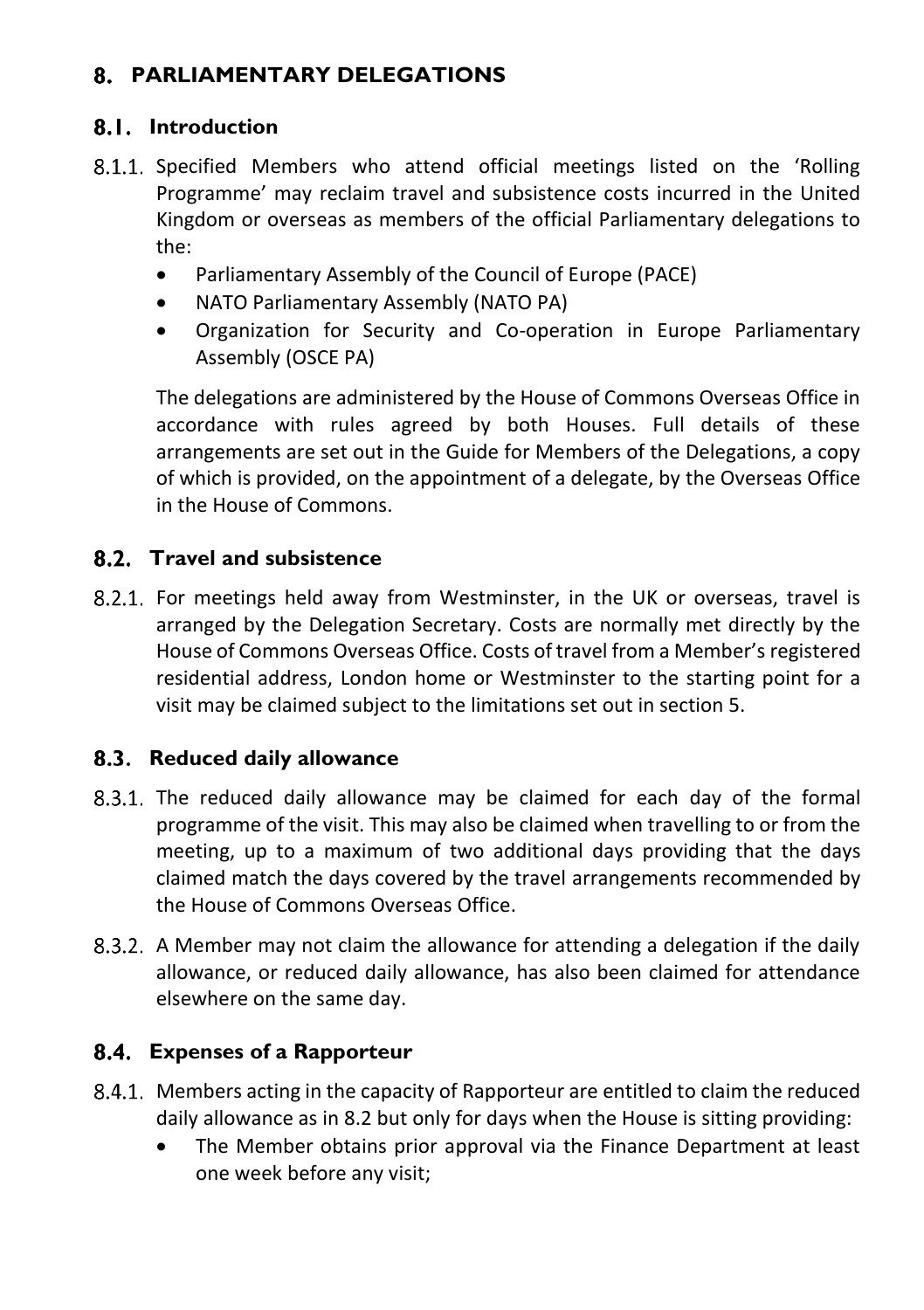- Confirmation of the status of the Rapporteur work is provided by the Commons Overseas Office or inter-Parliamentary Assembly concerned;
- Satisfactory confirmation of attendance is provided.
- 8.4.2. If a Member attends, in the capacity of Rapporteur, a delegation which is not on the Rolling Programme (or is on the Rolling Programme and is marked \*<sup>7</sup> ), expenses, including those outlined in section 8.1, cannot be claimed under this scheme but should be met by the organisation which appointed the Rapporteur.

#### <span id="page-23-0"></span>**Claims**

All claims for expenses must be supported by appropriate receipts. Claims for reimbursement of expenses should be made on Parliamentary Delegation claim forms which are available from the House of Commons Overseas Office. Claims for the reduced daily allowance should be made on form PD which is available from the House of Lords Members' Finance Section.

 $7$   $*$  Indicates that expenses will not be paid by the House.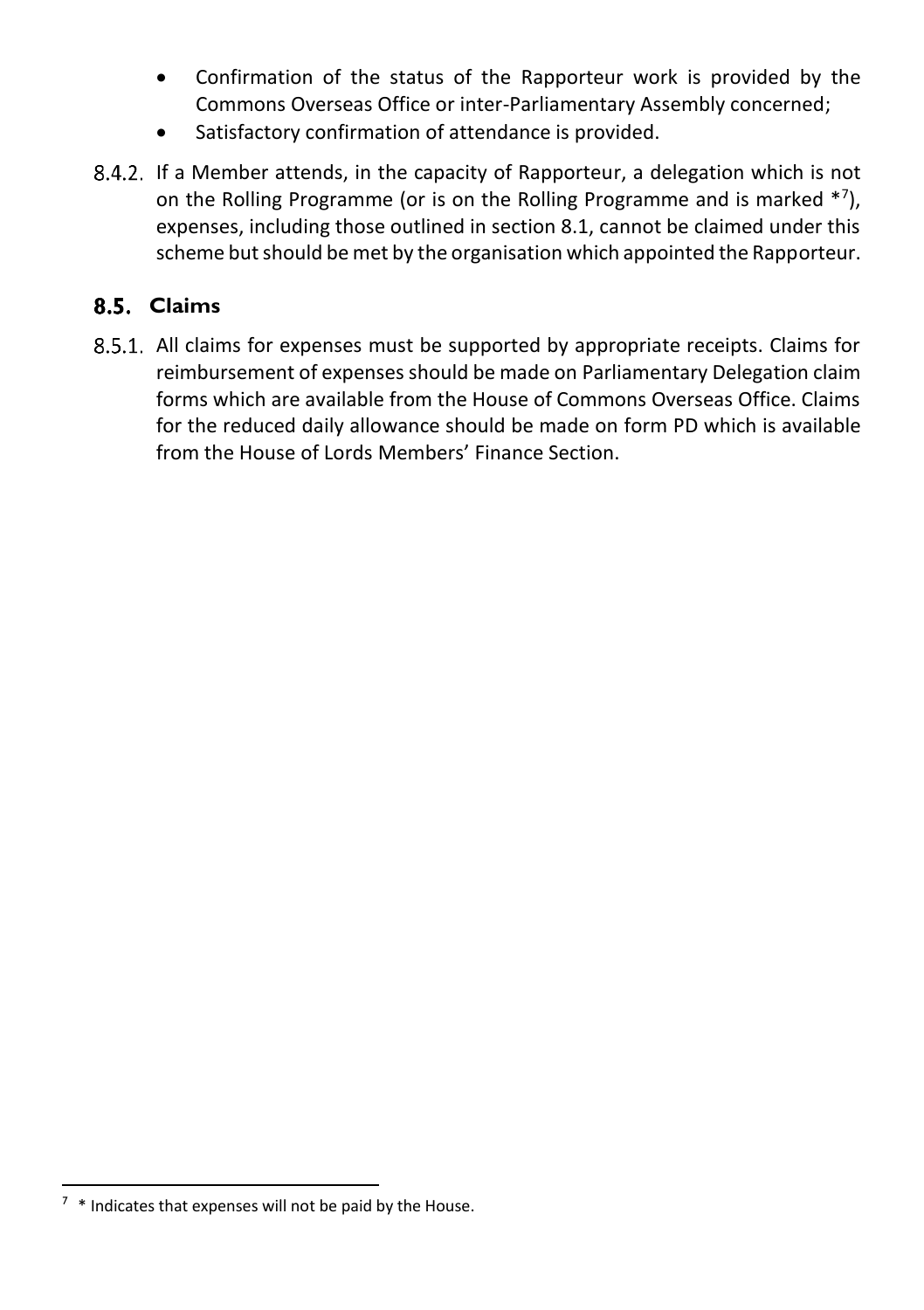# <span id="page-24-0"></span>*S* TRAVEL AS A REPRESENTATIVE OF THE HOUSE

#### <span id="page-24-1"></span>**Travel and subsistence**

9.1.1. Members may be appointed to travel as representatives of the House. Costs of travel from a Member's registered residential address, London home or Westminster may be claimed subject to the limitations set out in section 5. Details may be obtained from the House of Lords Overseas Office.

#### <span id="page-24-2"></span>**Reduced daily allowance**

- 9.2.1. The reduced daily allowance may be claimed for each day of the formal programme of the visit. This may also be claimed when travelling to or from the meeting, up to a maximum of two additional days providing that the days claimed match the days covered by the travel arrangements recommended by the House of Lords Overseas Office.
- A Member may not claim the allowance as a representative of the House if the daily allowance, or reduced daily allowance, has also been claimed for attendance elsewhere on the same day.

#### <span id="page-24-3"></span>**Claims**

9.3.1. All claims for expenses must be supported by appropriate receipts. Claims for the reduced daily allowance and reimbursement of expenses should be made on form ROH available from the House of Lords Overseas Office.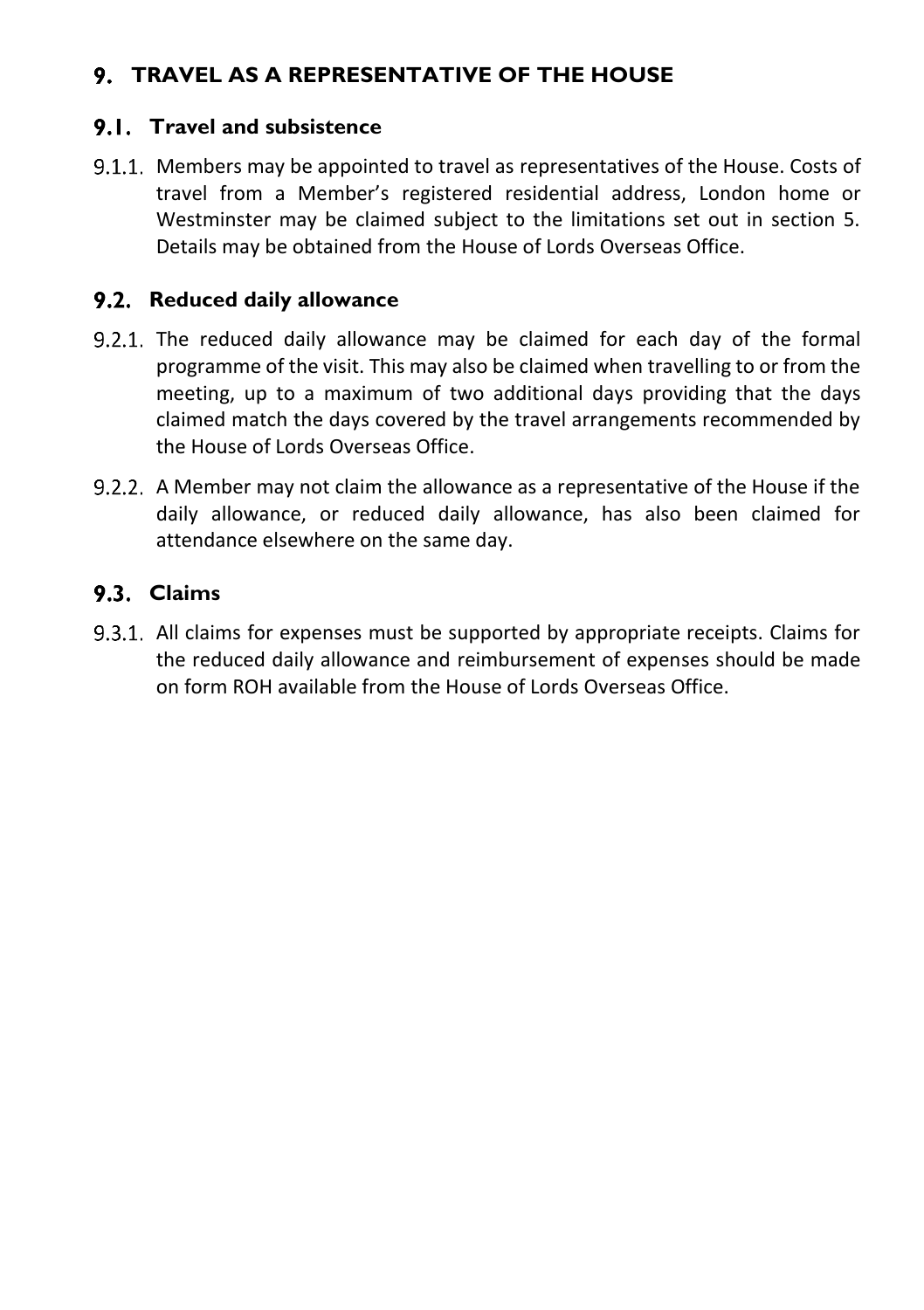#### <span id="page-25-0"></span>**THE LORDS ENGAGEMENT AND EDUCATION SERVICE PROGRAMMES**

#### <span id="page-25-1"></span>**Background**

- 10.1.1. Members taking part in the Lords Engagement Programme may recover the cost of travel subject to the following conditions:
	- each request will be considered on its own merit after considering the locations, directness of route, duration and cost;
	- the visit must be approved in advance by the Lord Speaker's office; and
	- expenses claimed must not be recoverable from any other source;
	- Members taking part in the Education Service programme must obtain approval in advance from the Director of Communications

## <span id="page-25-2"></span>**Travel (Engagement Programme only)**

10.2.1. Costs of travel may be claimed subject to the relevant limitations set out in section 5.

## <span id="page-25-3"></span>**10.3. Reduced daily allowance**

- 10.3.1. The reduced daily allowance may be claimed for each day of the visit.
- 10.3.2.A Member may not claim the allowance for a visit if the daily allowance, or reduced daily allowance, has also been claimed for attendance elsewhere on the same day.

#### <span id="page-25-4"></span>**Incidental and overnight accommodation expenses (Engagement Programme only)**

10.4.1. Members may recover the cost of taxis, meals, refreshments, exceptionally accommodation if an overnight stay is necessary, and other additional expenses necessarily incurred.

## <span id="page-25-5"></span>**Claims**

10.5.1. All claims for expenses must be supported by appropriate receipts. Claim form LEP is available from the Lord Speaker's Office for the Engagement programme and form ES is available from the Communications Team for an Education Service event.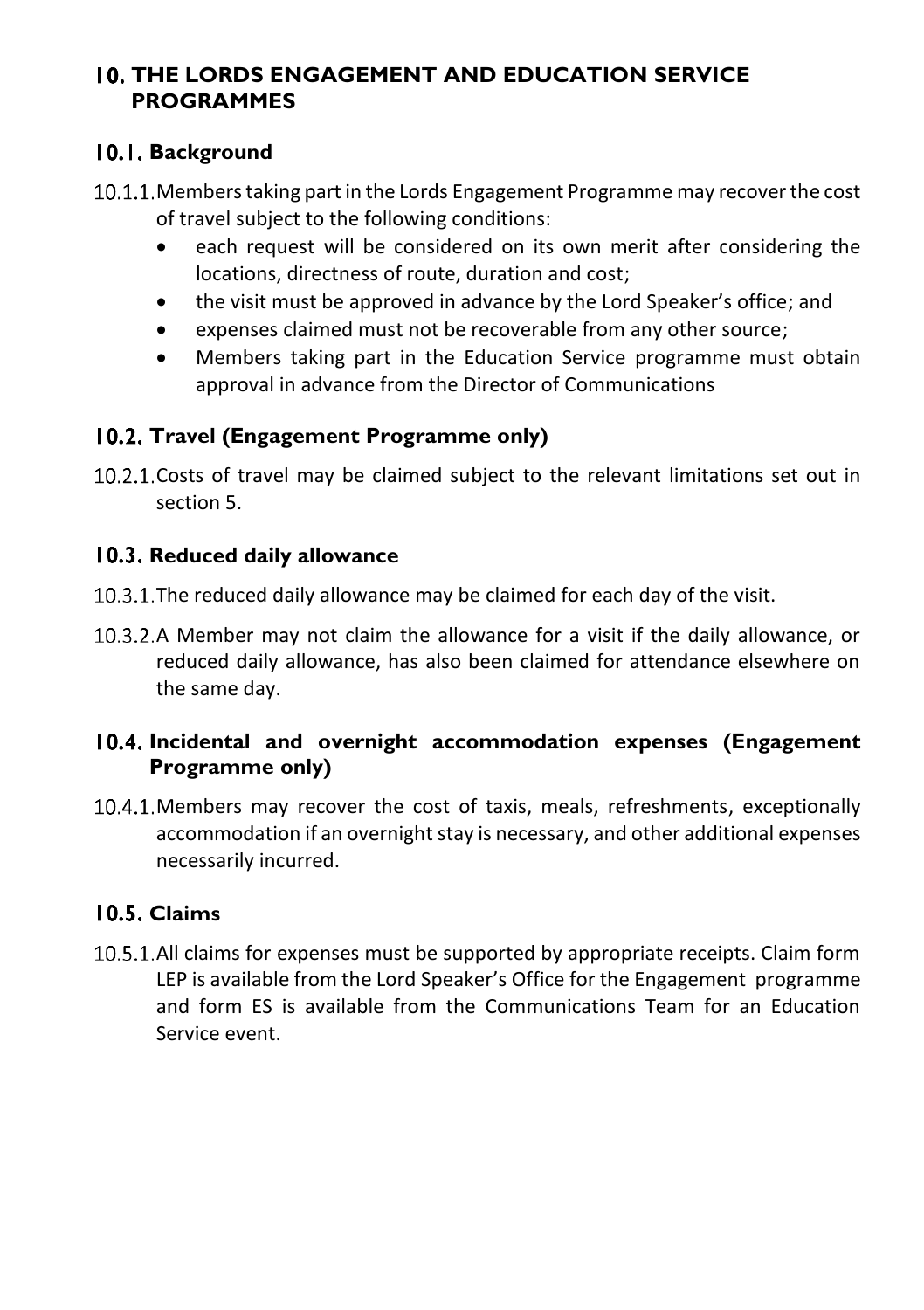# <span id="page-26-0"></span>**OTHER MEETINGS AND VISITS MANDATED BY THE HOUSE**

#### <span id="page-26-1"></span>**Eligible Groups**

- 11.1.1. The reduced daily allowance may be claimed in respect of participation by Members on other mandated Parliamentary business. This covers delegations and meetings of the:
	- British American Parliamentary Group (BAPG);
	- British-Irish Parliamentary Assembly (BIPA);
	- Commonwealth Parliamentary Association UK Branch (CPAUK);
	- British Group Inter-Parliamentary Union (BGIPU);
	- House of Commons Members' Fund (HoCMF) meetings;
	- Parliamentary Contributory Pension Fund (PCPF) meetings.
- 11.1.2. A letter from the secretariat of the Parliamentary group concerned, confirming brief details including dates of attendance, is required to accompany claims.
- 11.1.3. Activities of other All Party Parliamentary Groups are not covered by this system of financial support.

#### <span id="page-26-2"></span>**Reduced daily allowance**

- 11.2.1. The reduced daily allowance may be claimed for each day of the formal programme of the meeting or visit attended. This may also be claimed when travelling to or from the meeting, up to a maximum of two additional days, providing that the days claimed match the days covered by the travel arrangements recommended by the relevant secretariat. The allowance may only be claimed for days when the House is sitting.
- 11.2.2. Members are also entitled to claim the Reduced Daily Allowance when attending parliamentary strengthening visits of the CPAUK and BGIPU providing the organising body has obtained formal approval in advance from the Lord Speaker.
- 11.2.3.A Member may not claim the allowance for attending a meeting or visit if the daily allowance, or reduced daily allowance, has also been claimed for attendance elsewhere on the same day.

#### <span id="page-26-3"></span>**Claims**

- 11.3.1. Claims in respect of the reduced daily allowance should be made on form OMV.
- Any other expense claims should be referred to the relevant body.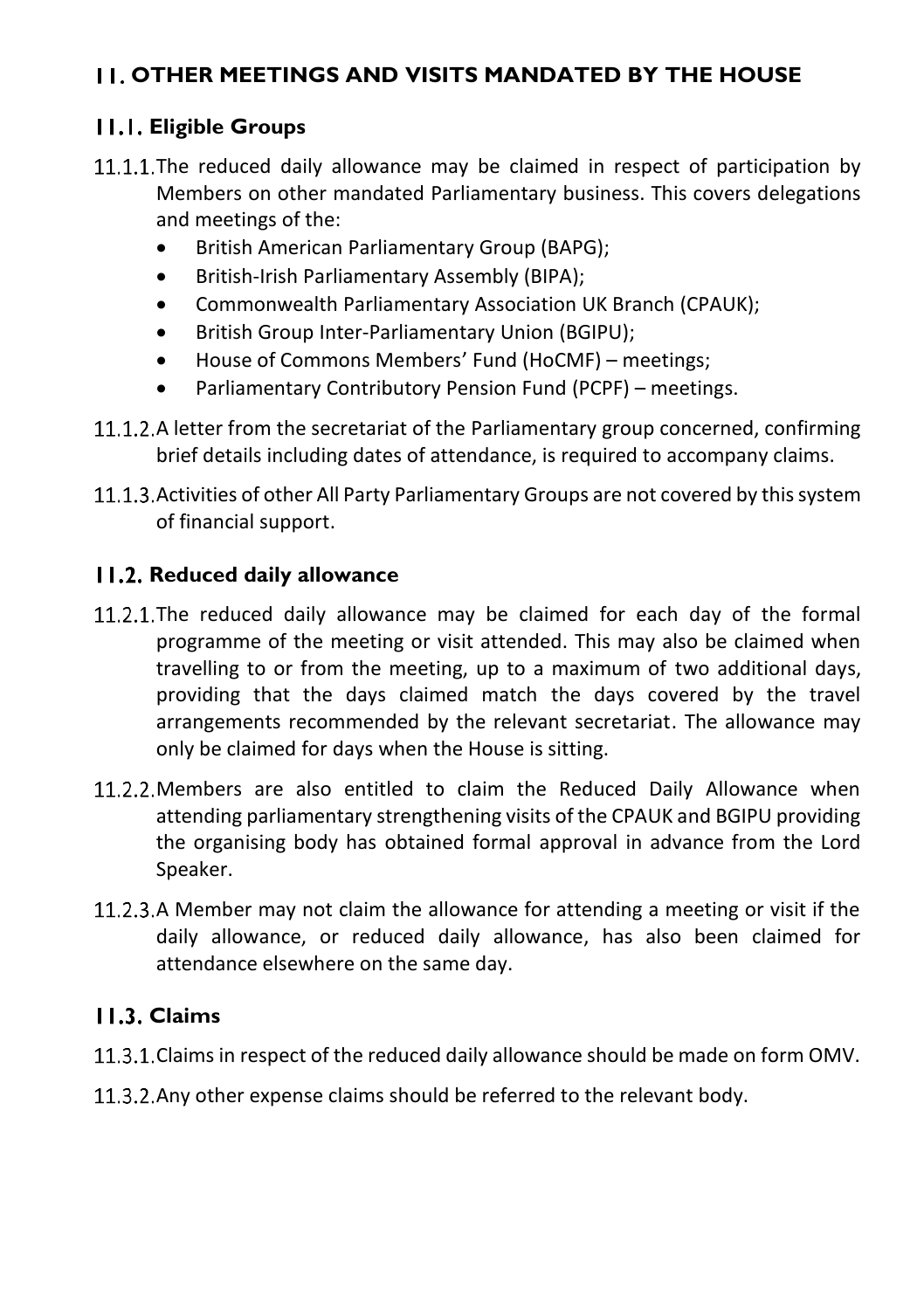#### <span id="page-27-0"></span>**TRAVEL IN CONNECTION WITH THE ARMED FORCES AND POLICE SERVICE PARLIAMENTARY SCHEMES**

#### <span id="page-27-1"></span>**Background**

12.1.1. Travel expenses incurred by Members participating in the Armed Forces Parliamentary Scheme (AFPS) and the Police Service Parliamentary Scheme (PSPS) may be claimed so long as they meet the terms set out in this guide and relate to activities wholly within the UK only. Any claim is subject to the Member attending the specific activity. The Members' Finance section will confirm attendance with the organising body. Any other claims should be addressed to the Armed Forces Parliamentary Trust or PSPS as appropriate.

## <span id="page-27-2"></span>**12.2. Travel**

12.2.1. Reimbursement of travel costs within the United Kingdom from a Member's registered residential address, London home or Westminster, incurred whilst participating in the AFPS and PSPS may be claimed subject to the limitations set out in section 5.

#### <span id="page-27-3"></span>**12.3. Reduced daily allowance**

- 12.3.1. The reduced daily allowance may be claimed for each day of participation. The allowance may only be claimed for days when the House is sitting.
- 12.3.2. A Member may not claim the allowance if the daily allowance, or reduced daily allowance, has also been claimed for attendance elsewhere on the same day.

## <span id="page-27-4"></span>**Claims**

12.4.1. Claims for expenses must be supported by appropriate receipts. Claims should be made on form AFPS(C).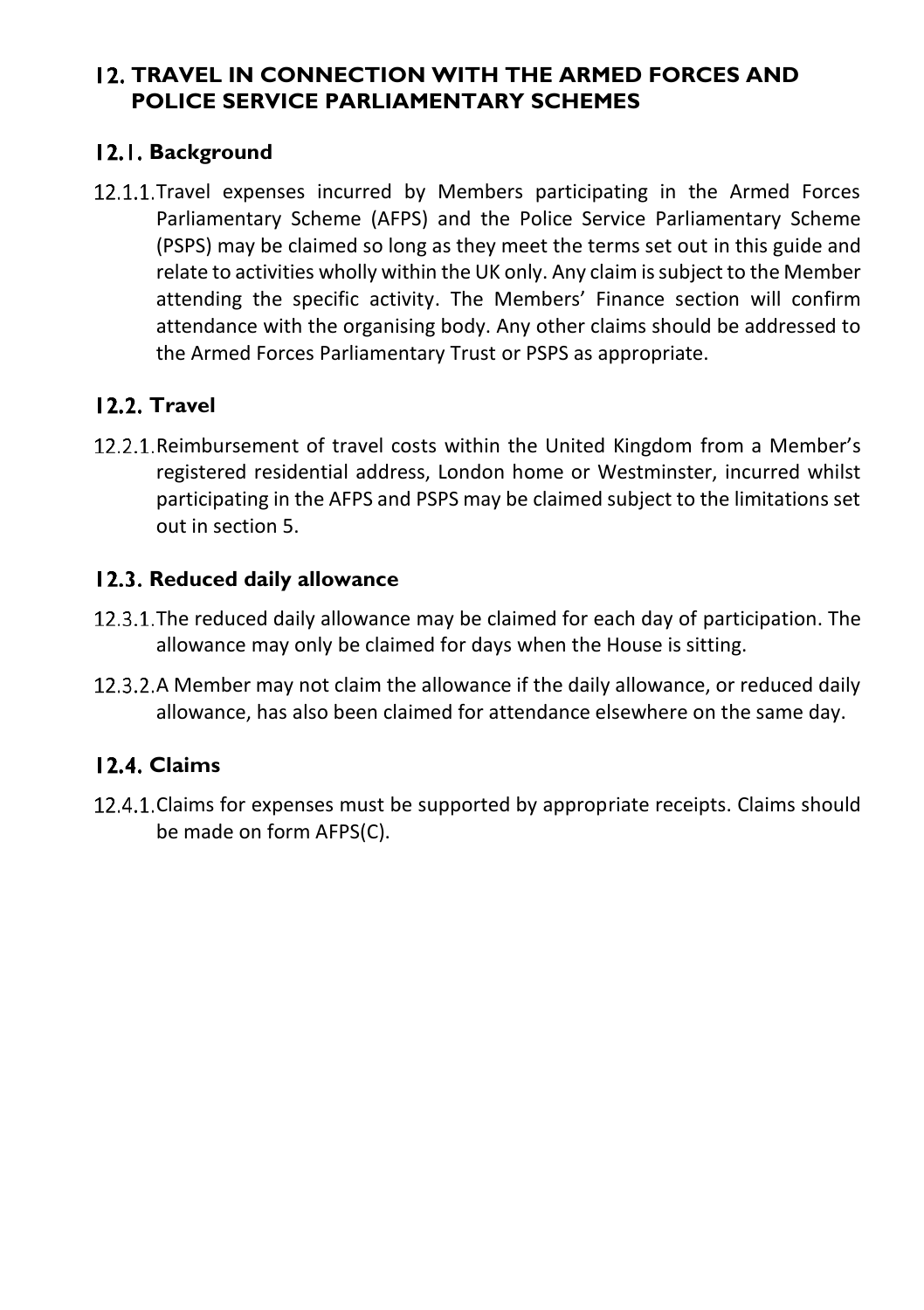#### <span id="page-28-0"></span>**OTHER TRAVEL WITHIN THE UK ON PARLIAMENTARY BUSINESS**

## <span id="page-28-1"></span>**Background**

13.1.1. The cost of other travel made on Parliamentary business within the United Kingdom may be recovered as follows.

## <span id="page-28-2"></span>**Advance approval**

- 13.2.1. Members seeking reimbursement must obtain advance approval using form UKT(A) or UKTFBS(A) (shadow front bench spokespersons) which are available from the Members' Finance Section. Applications are subject to the following conditions:
	- the application for advance approval, including the proposed itinerary and agenda for the visit, must be submitted to the Members' Finance Section at least one week before the proposed journey;
	- the purpose of the visit must be clearly related to Parliamentary business and should not include party political, personal or private business;
	- Members claiming under this heading cannot also claim for the same visit under any other heading in this guide;
	- travel claims are subject to the limitations set out in section 5;
	- the expenses must not be recoverable from any other source.
- 13.2.2. The Members' Finance Section will advise the Member in writing whether the visit has been approved. If approved, a claim form will be forwarded to the Member.

## <span id="page-28-3"></span>**Claims**

13.3.1. All claims for expenses must be supported by appropriate receipts. Claims for reimbursement of travel costs incurred should be made on form UKT(C).

#### <span id="page-28-4"></span>**13.4. Industry and Parliament Trust**

13.4.1. The costs of travel on business connected with Fellowships of the Industry and Parliament Trust (IPT) may be claimed, subject to the limitations set out in section 5 and provided that the expenses are not recoverable from any other source., Advance approval which is not required. All other queries concerning claims should be referred to the IPT.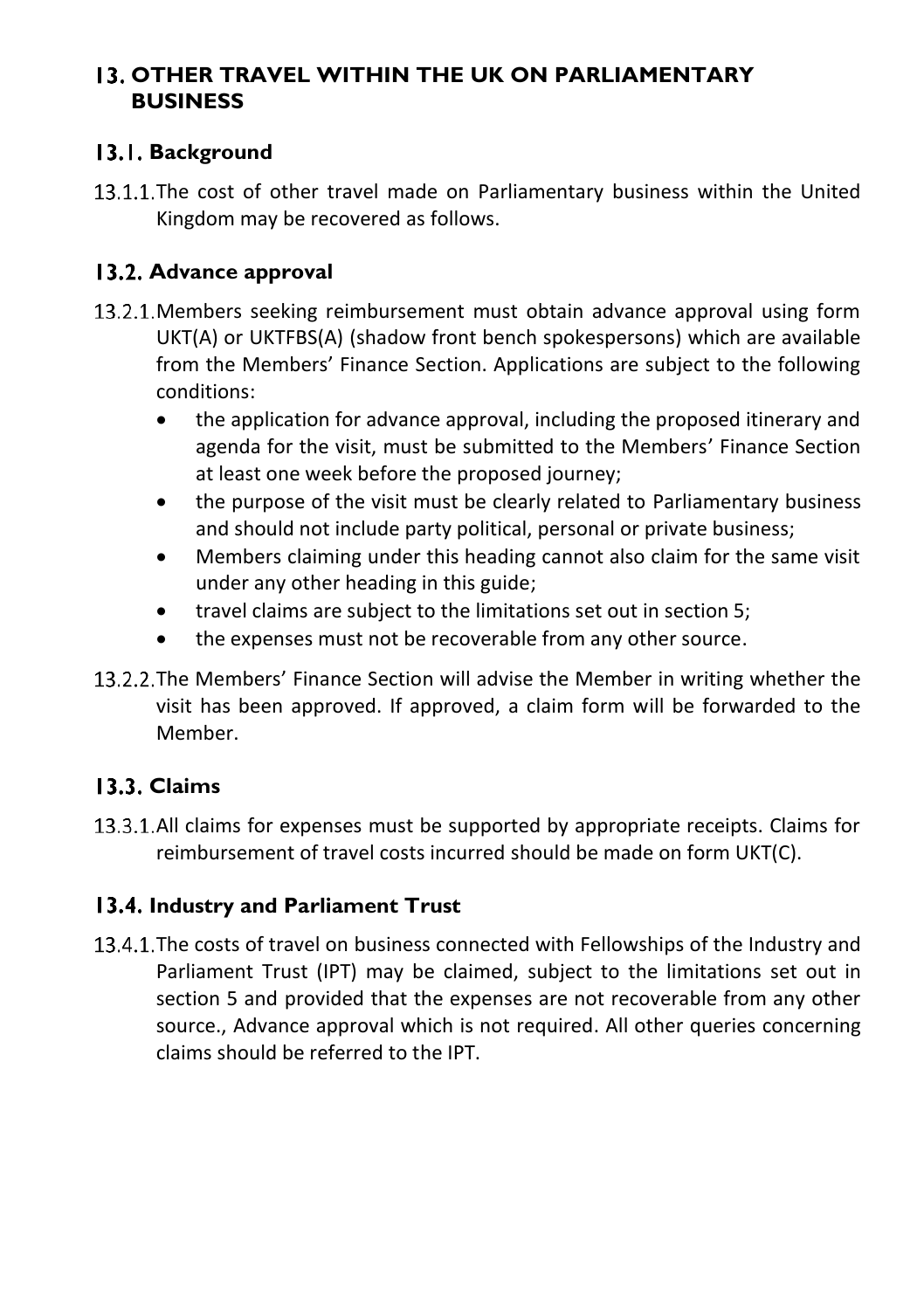## <span id="page-29-0"></span>**TRAVEL TO SCOTTISH PARLIAMENT & DEVOLVED ASSEMBLIES**

#### <span id="page-29-1"></span>**Background**

14.1.1. Members are able to recover the costs of travelling on Parliamentary business between their registered residential address, London home or Westminster and the Scottish Parliament or the devolved assemblies of Northern Ireland and Wales. Claims are restricted to a limit of two return journeys in any year from 1 April to 31 March.

#### <span id="page-29-2"></span>**14.2. Advance approval**

- 14.2.1. Members seeking reimbursement must obtain advance approval, using form DA(A) which is available from the Members' Finance Section. Applications are subject to the following:
	- the application for advance approval must be submitted to the Members' Finance Section at least one week before the proposed journey;
	- the application must include the purpose, destination and duration and the persons or organisations to be visited;
	- the purpose of the visit must be clearly related to Parliamentary business and should not include party political, personal or private business;
	- any request for reimbursement of overnight accommodation expenses must be included on the form;
	- travel claims are subject to the limitations set out in section 5;
	- the expenses must not be recoverable from any other source.
- 14.2.2. The Members' Finance Section will advise the Member in writing whether the visit has been approved. If approved, a claim form will be forwarded to the Member.

#### <span id="page-29-3"></span>**Travel expenses**

14.3.1. The amounts payable in respect of travel costs from a Member's registered residential address, London home or Westminster are subject to the limitations set out in section 5.

## <span id="page-29-4"></span>**Incidental expenses and overnight accommodation**

14.4.1. Members may recover the cost of parking, taxis, meals, refreshments, accommodation (if an overnight stay is necessary) and other additional expenses necessarily incurred in connection with the visit for a maximum of one overnight stay/two days. The maximum recoverable is subject to House limits.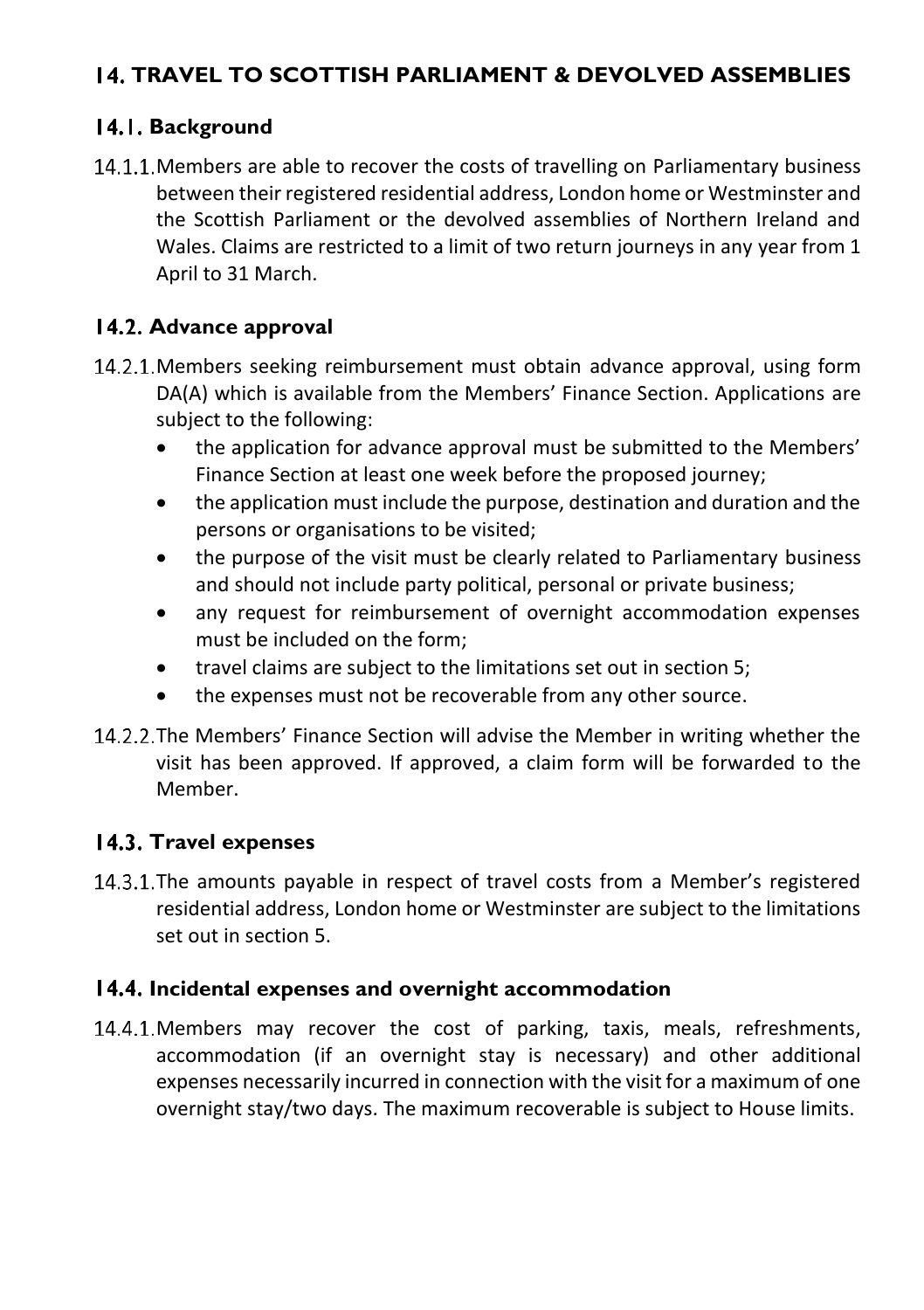# <span id="page-30-0"></span>**Claims**

14.5.1. All claims for expenses must be supported by appropriate receipts. Claims for reimbursement of costs incurred should be made on form DA(C).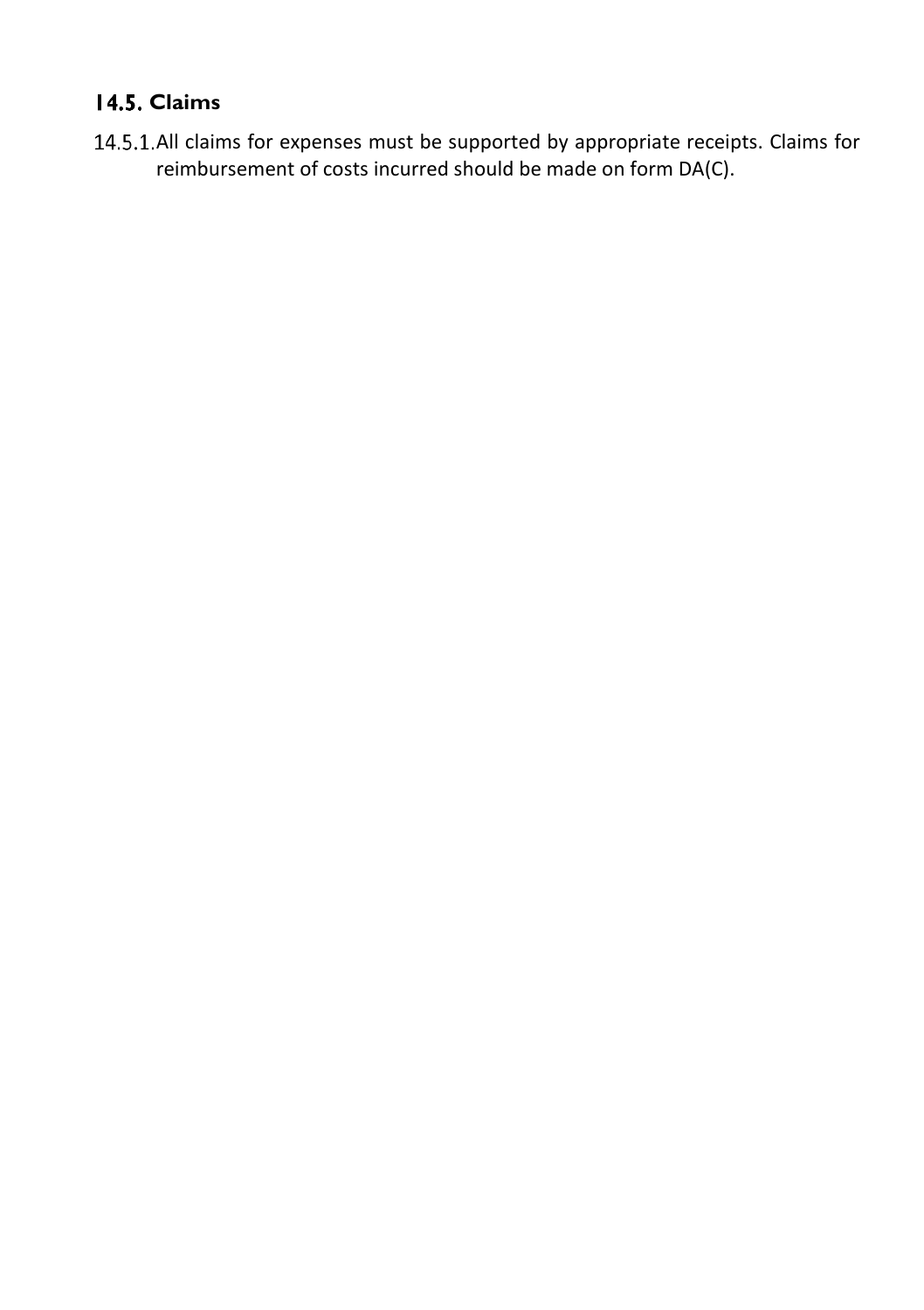# <span id="page-31-0"></span>**EUROPEAN TRAVEL ON PARLIAMENTARY BUSINESS**

#### <span id="page-31-1"></span>**Background**

- 15.1.1. Members are able to recover the costs of a maximum of two return journeys in any year (from 1 April to 31 March) for travel on Parliamentary business between their registered residential address in the United Kingdom, London home or Westminster and any:
	- European Union member state or candidate country;
	- Council of Europe member state;
	- European Union institution or agency;
	- Institutions of the Council of Europe in Strasbourg;
	- Member state of the European Free Trade Association (EFTA);
	- The Holy See.

## <span id="page-31-2"></span>**Advance approval**

- 15.2.1. Members seeking reimbursement must obtain advance approval for the visit using form EUT(A) which is available from the Members' Finance Section. Applications are subject to the following conditions:
	- the application for advance approval must be submitted to the Members' Finance Section at least one week before the proposed journey;
	- the purpose of the visit must be clearly related to Parliamentary business and should not include party political, personal or private business;
	- the application must state the:
		- o persons or organisations to be visited;
		- o proposed itinerary and agenda;
		- $\circ$  destination and the duration of the visit:
		- o estimated cost of travel.
	- any other supporting documentation, for example, an invitation should be attached to the application;
	- the expenses claimed must not be recoverable from any other source.
- 15.2.2. The Members' Finance Section will advise the Member in writing whether the visit has been approved and if so the level of support available. If approved, a claim form will be forwarded to the Member.

## <span id="page-31-3"></span>**15.3. Travel expenses**

- 15.3.1. Travel expenses may be reimbursed between the Member's registered residential address in the United Kingdom, London home or Westminster to the city visited. Travel costs are subject to the limitations set out in section 5.
- 15.3.2. If travelling by Eurostar, travel up to the cost of standard premier may be reimbursed.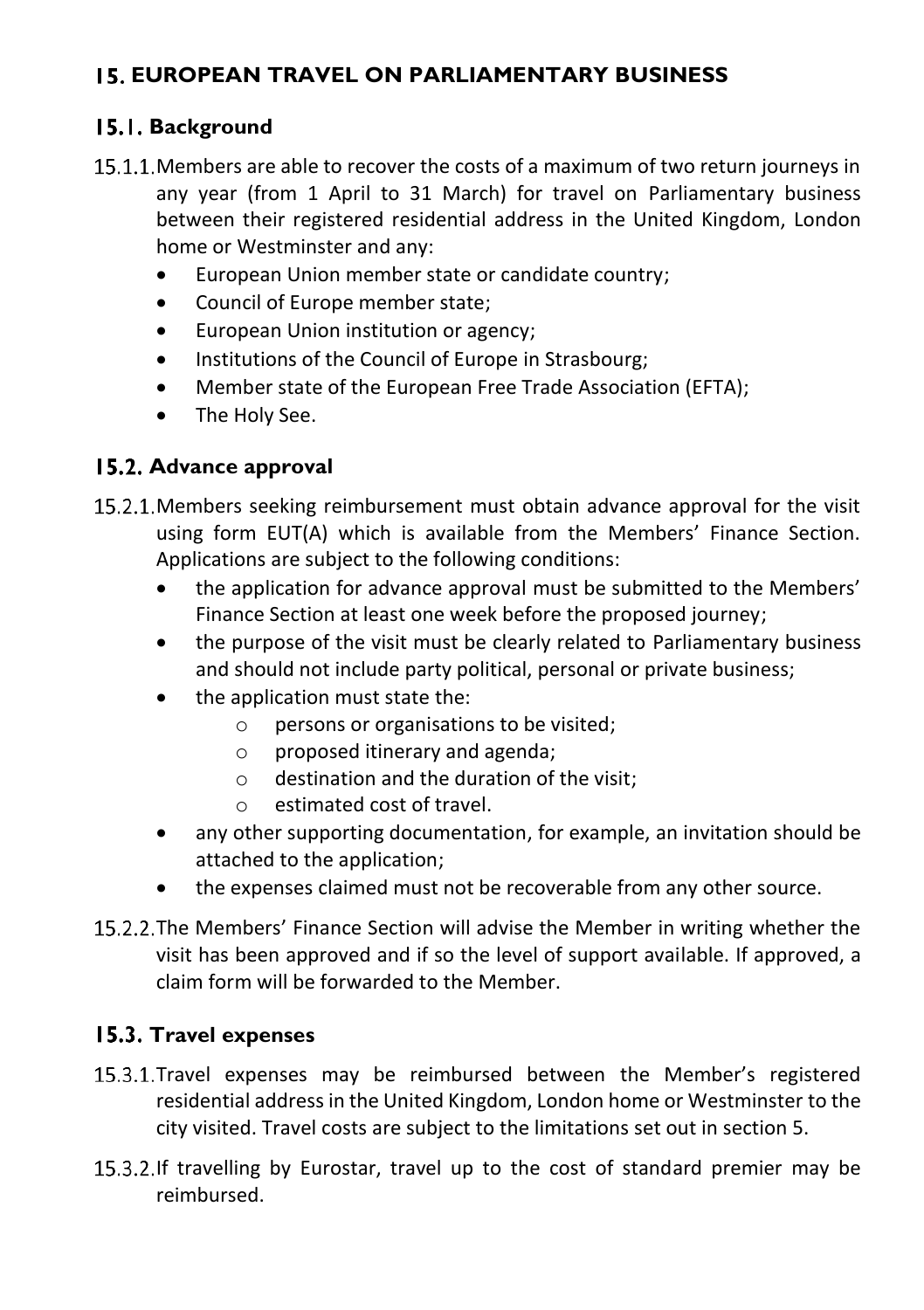## <span id="page-32-0"></span>**15.4. Subsistence expenses**

- 15.4.1. Members may be entitled to subsistence limited to a maximum of 48 hours calculated at the HMRC Worldwide Subsistence Rate current at the time of the visit. The standard subsistence rate is deemed to cover all costs relating to parking, taxis, meals and refreshments.
- 15.4.2. Subsistence is calculated from the time when a Member starts their journey until their return. Subsistence rates are set in the local currency of the country being visited, but reimbursement will be paid in sterling.

## <span id="page-32-1"></span>**15.5. Accommodation expenses**

15.5.1. Members may be entitled to accommodation expenses limited to a maximum of two nights at the HMRC Worldwide Subsistence Rate current at the time of the visit.

## <span id="page-32-2"></span>**Claims**

15.6.1. All claims for expenses must be supported by appropriate receipts. Members must confirm the time spent away, from the start of their journey until their return. Claims for reimbursement of expenses should be made on form EUT(C).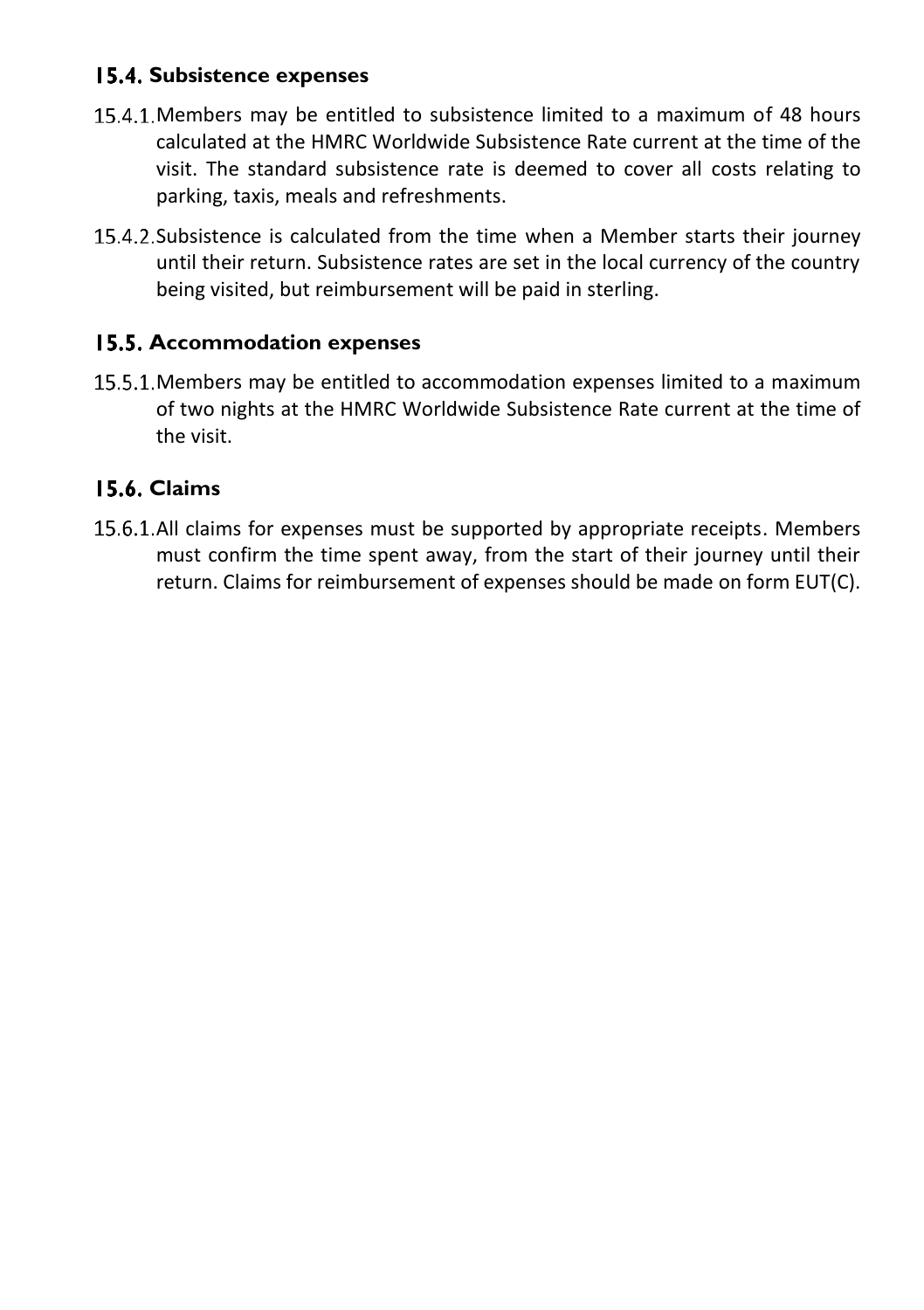## <span id="page-33-0"></span>**SALARIED MINISTERS AND SALARIED OFFICE HOLDERS**

#### <span id="page-33-1"></span>**Secretarial expenses**

16.1.1. Salaried Ministers and salaried Office Holders are able to recover expenses for secretarial assistance certified as incurred by them in the performance of Parliamentary but not departmental duties. The amount recoverable in any twelve month period commencing 1 August is subject to the specified maximum.

#### <span id="page-33-2"></span>**Spouse, civil partner and children's travel**

- 16.2.1. Salaried Ministers and salaried Office Holders who live outside Greater London may recover travel expenses for journeys undertaken by their spouse or civil partner between their registered residential address and Westminster. Reimbursement of expenses is limited to fifteen return journeys per calendar year.
- Members may also recover the costs incurred by each of their children, up to the age of 18 (and children over 18 still in full time secondary education until the end of the academic year in which their 18th birthday falls) on the same basis.
- 16.2.3. Claims under this heading should name the person to whom the claim relates.

#### <span id="page-33-3"></span>**Claims**

All claims for expenses must be supported by appropriate receipts. Claims for reimbursement of spouse, civil partner and children's travel should name the person to whom the claim relates and should be submitted on form MOSPT. Claims for reimbursement of secretarial expenses should be made on form **MOSA** 

#### <span id="page-33-4"></span>**Travel expenses**

16.4.1. Salaried Office Holders, but not salaried Ministers, who live outside Greater London and claim the Lords Office-Holder Allowance may recover from the House of Lords expenses for travel between their registered residential address and Westminster. Travel claims are subject to the limitations set out in section 5; they are not linked to recorded attendances but are normally limited to one return journey per week. The contribution towards the costs of parking or taxis is limited to £20 per day at Westminster.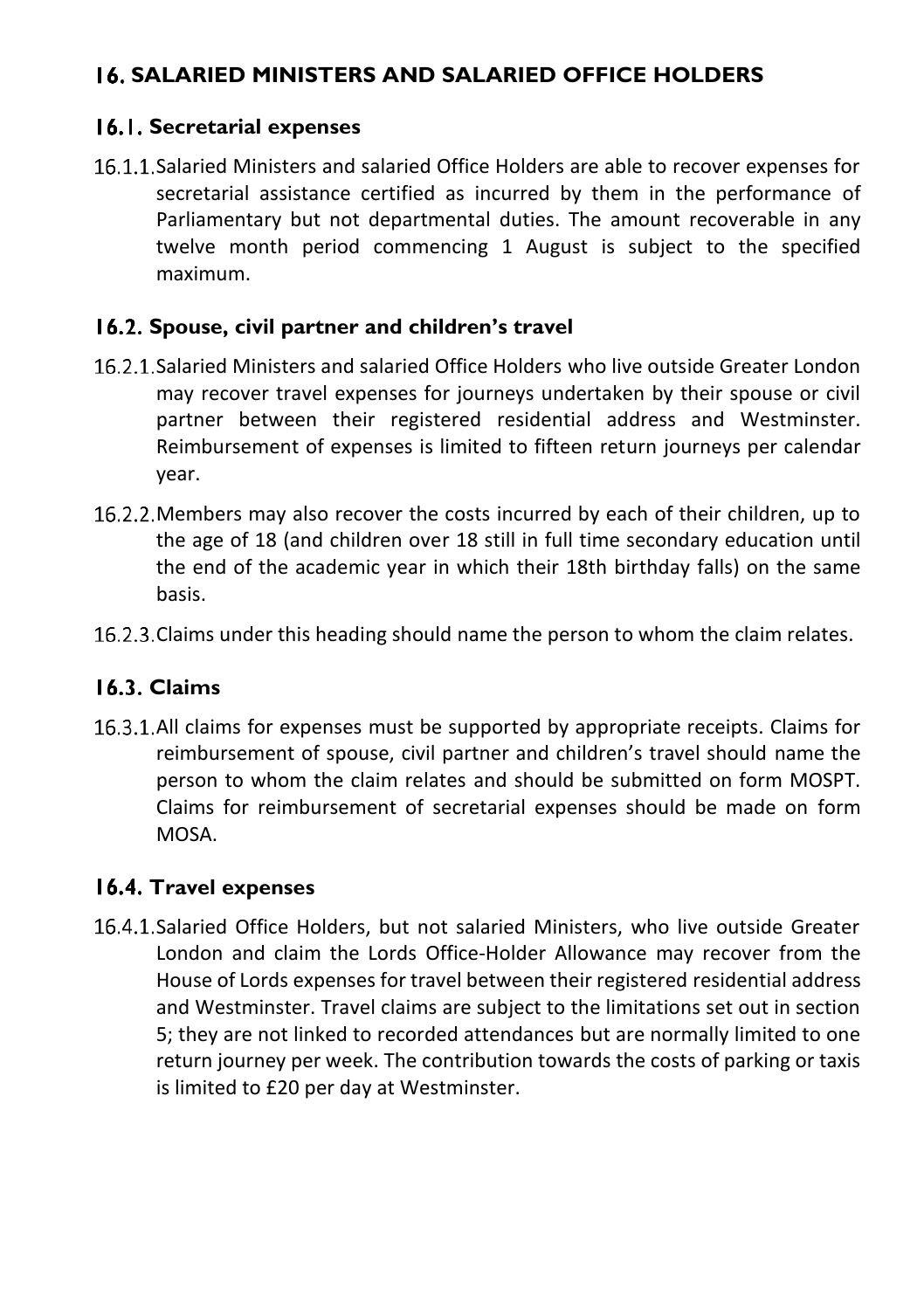#### <span id="page-34-0"></span>**ADDITIONAL FINANCIAL SUPPORT AVAILABLE TO MEMBERS WITH A DISABILITY**

## <span id="page-34-1"></span>**Background**

17.1.1. Members with a disability may recover additional expenses due to their disability. Each case will be considered on its own merits.

#### <span id="page-34-2"></span>**Advance approval**

- 17.2.1. Advance approval must be sought by submitting an application to the Members' Finance Section. Applications, which must be made in writing, are subject to the following conditions:
	- the expense claimed must be necessary to enable the Member to attend the House and carry out their specifically Parliamentary duties;
	- the expense claimed must not be recoverable within the normal limits;
	- the nature of the disability, and the nature, duration and estimated cost of the support sought must be stated.
- 17.2.2. Requests by disabled Members for additional financial support may be referred to the senior consultant occupational physician for assessment.
- 17.2.3. Members will be advised in writing whether their application is approved. This will set out the expenses which may be claimed and any agreed financial limits.

## <span id="page-34-3"></span>**Claims**

17.3.1.All claims for expenses must be supported by appropriate receipts and documentation (for example, a copy of an assistant's current contract of employment). Claims for reimbursement of expenses incurred should be submitted on the relevant form specified by Members' Finance.

#### <span id="page-34-4"></span>**17.4. Review**

17.4.1. The entitlement to claim expenses due to a disability will be reviewed periodically.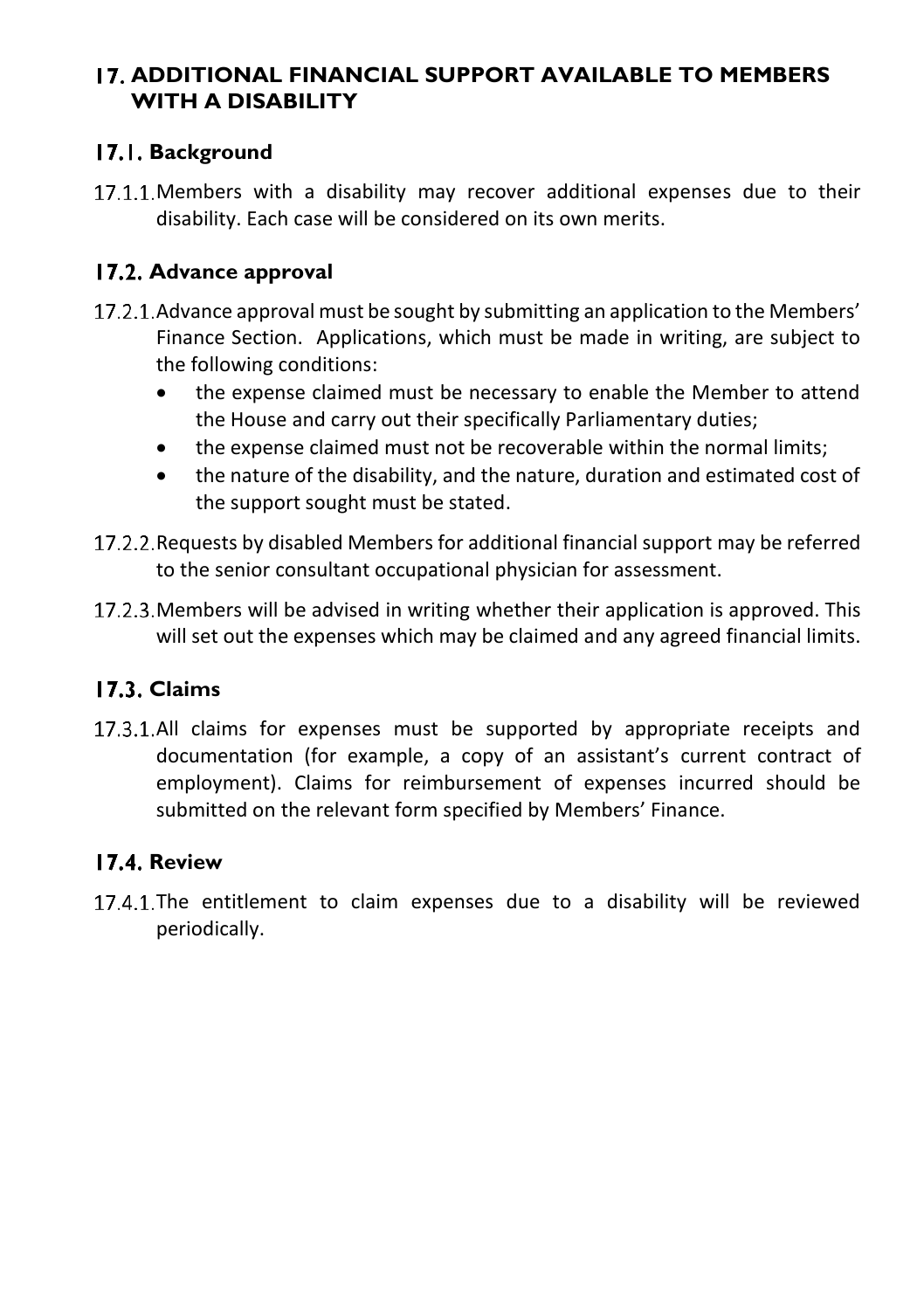# <span id="page-35-0"></span>**FOREIGN LANGUAGE TRAINING FOR MEMBERS**

#### <span id="page-35-1"></span>**Background**

18.1.1. Members may recover the cost of attending foreign language classes approved by the Foreign & Commonwealth Office. Reimbursement is limited to the first 10 hours of consultations. The Member will be required to confirm that all of the consultations have been attended before reimbursement may be made. For further details please contact the Members' Finance Section.

## <span id="page-35-2"></span>**18.2. Advance approval**

- 18.2.1. Members seeking reimbursement must obtain prior approval. Applications are only admissible if the course would help the Member in the performance of Parliamentary duties. Applications for approval, using form LT(A), should be sent to the Members' Finance Section.
- 18.2.2. The Members' Finance Section will advise the Member in writing whether the training has been approved. If approved, a claim form will be forwarded to the Member.

## <span id="page-35-3"></span>**Claims**

All claims for expenses must be supported by appropriate receipts. Claims for reimbursement of costs on completion of the course should be made on form LT(C) which will be sent to the Member on approval.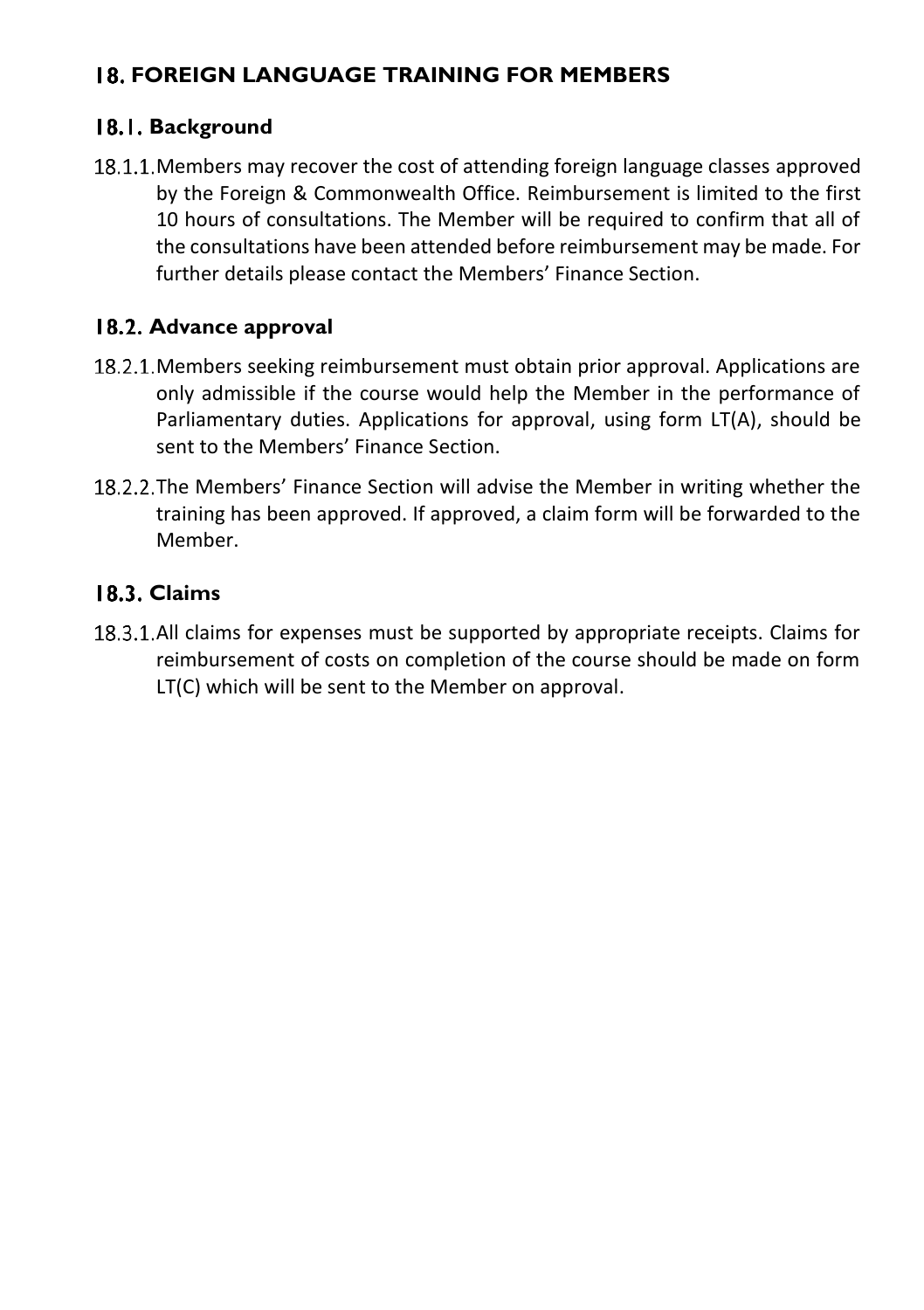# <span id="page-36-0"></span>**MEMBERS' PERSONAL INJURY & TRAVEL INSURANCE**

#### <span id="page-36-1"></span>**19.1. Summarv**

- 19.1.1. The House maintains a personal accident and business travel insurance policy to cover Members for accidents whilst on the Parliamentary Estate, and accidents and certain other risks whilst travelling between home and the House for official Parliamentary business and whilst travelling on official Parliamentary business as covered in this guide for the following purposes:
	- Committee visits and meetings;
	- Parliamentary delegations;
	- travel as a representative of the House;
	- participation in the Lords Outreach Programme;
	- other meetings and visits mandated by the House;
	- travel in connection with the Armed Forces and Police Service Parliamentary schemes;
	- other travel within the UK on Parliamentary business;
	- travel to the Scottish Parliament and devolved assemblies;
	- European travel on Parliamentary business.
- 19.1.2. Insurance cover is only available where specified above. Journeys in respect of All Party Parliamentary Group business other than the BAPG are not covered by this policy unless the journey qualifies for financial support under sections 13-15 of this guide.
- 19.1.3. It is the Member's responsibility to ensure that the policy provides sufficient personal cover.

An app for mobile devices is now available which provides details of help and travel information. This can be accessed via the web address. Members will need to register to log in to: <https://traveloracle.healix.com/Allianz><sup>8</sup>[.](#page-37-1)

#### <span id="page-36-2"></span>**19.2. Age limit**

19.2.1. The policy is subject to certain age limits and currently provides travel cover for members who are under the age of eighty five (85) at the start of the Period of Insurance ( $1<sup>st</sup>$  August 2021) and are resident in the United Kingdom. This may be subject to change and Members may refer to the policy or contact the Members Finance section for guidance.

#### <span id="page-36-3"></span>**Excluded countries**

19.3.1. Cover is not automatic in respect of travel to  $6$  Afghanistan, Iran, Iraq, North Korea and Syria or any country or part of a country where the Foreign and Commonwealth Office has issued warnings against all travel. Members intending to travel to any of these or other dangerous countries and wishing to be covered by the policy should contact the Members' Finance Section who will be able to advise further. Up-to-date travel advice can be found on the FCO website which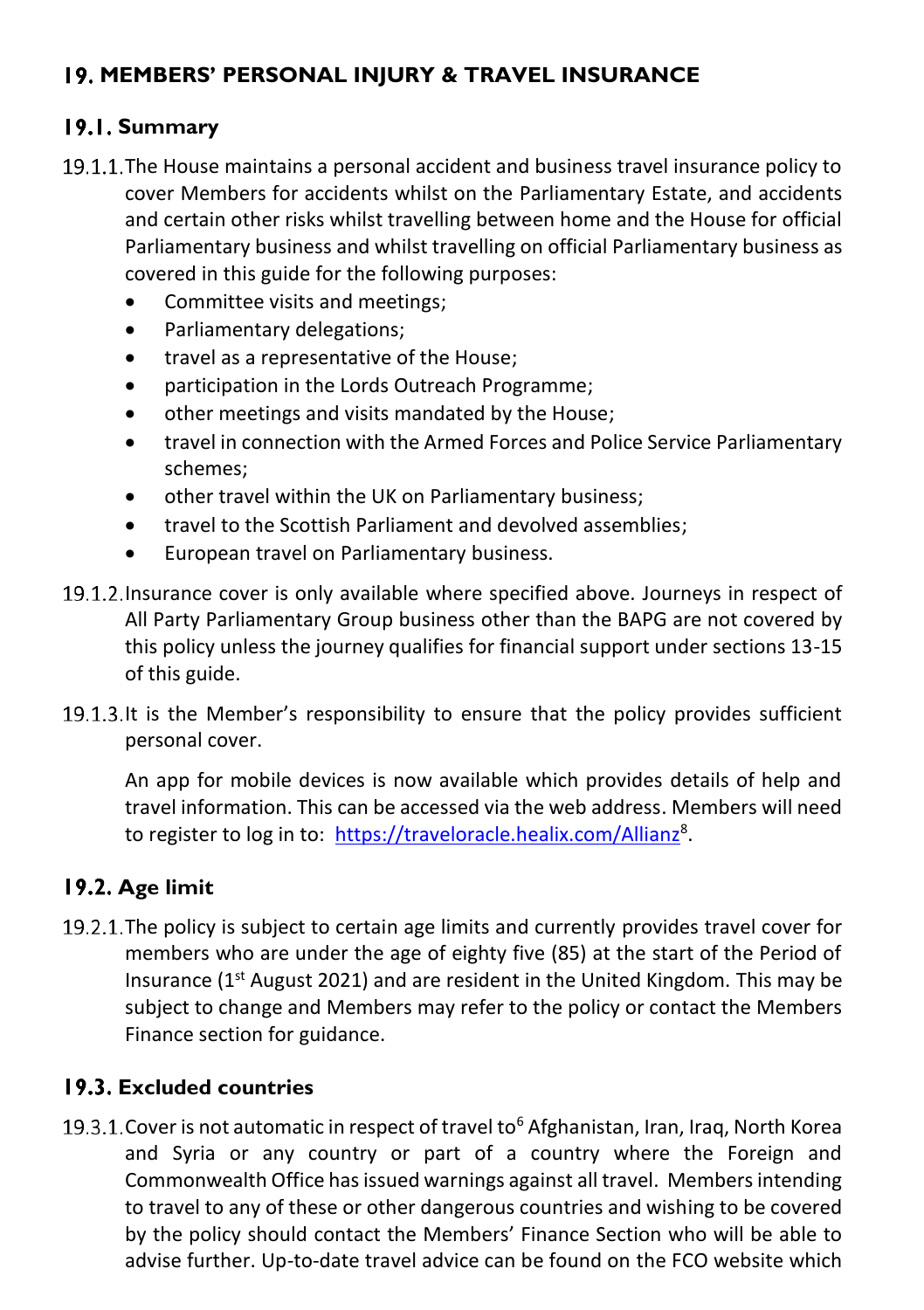may also have a bearing on any travel plans: [https://www.gov.uk/foreign-travel](https://www.gov.uk/foreign-travel-advice)[advice](https://www.gov.uk/foreign-travel-advice)

19.3.2. Further information can be found by viewing the policy and policy schedule details here:

[https://intranet.parliament.uk/finances/insurance/lords-insurance/.](https://intranet.parliament.uk/finances/insurance/lords-insurance/)

Should further information be required please contact the Members' Finance Section.

#### <span id="page-37-0"></span>**Claims**

<span id="page-37-1"></span>19.4.1. Claims should normally be made through the House of Lords Members' Finance section or, for claims relating to Parliamentary delegations, the House of Commons Overseas office. If urgent assistance is required the insurers may be contacted direct on +44(0)1483 265696 quoting Allianz policy number SZ29267324<sup>8</sup>. The Members' Finance Section should be notified as soon as practicable.

<sup>8</sup> Correct at the date of publication of this guide.